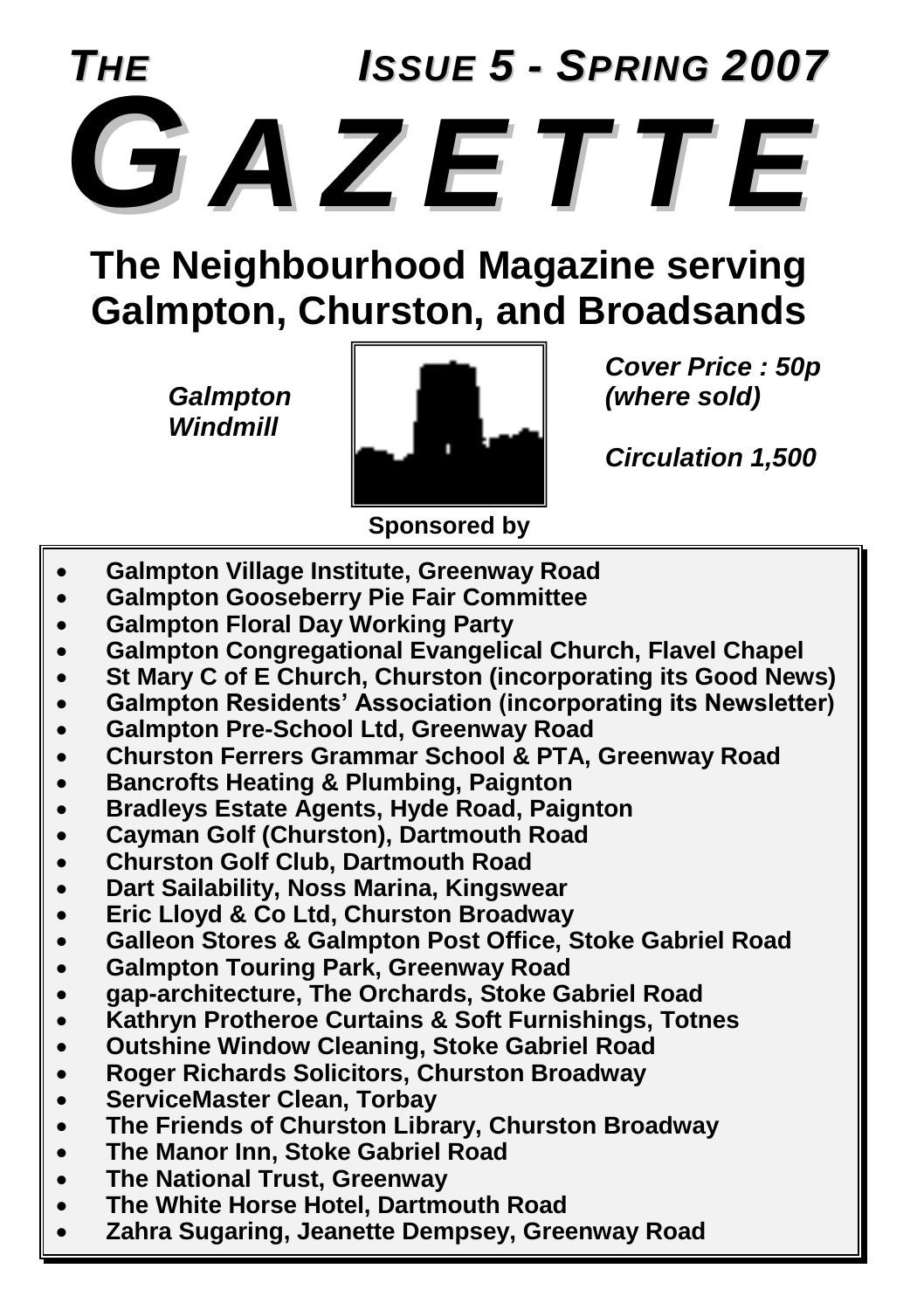## **Magazine Contents**

| <b>Editorial</b>                                   |                                       | 3              |
|----------------------------------------------------|---------------------------------------|----------------|
| <b>Galmpton Floral Day 2006</b>                    | <b>Christmas in Words &amp; Music</b> | 4              |
| <b>Galmpton Floral Days 2007</b>                   | <b>Gooseberry Pie Fair 2007</b>       | 5<br>6         |
| <b>Mothering Sunday Yoghurt Cake</b>               |                                       |                |
| The Manor Inn                                      |                                       | $\overline{7}$ |
| <b>The National Trust</b>                          | Old Tyme Dance Club ~ NEW             | 8<br>9         |
| <b>Galleon Stores &amp; Galmpton Post Office</b>   |                                       |                |
| <b>Churston Ferrers Grammar 2007 Calendar</b>      |                                       |                |
| <b>Churston Ferrers Grammar School PTA</b>         |                                       | 11             |
| <b>Galmpton Pre-School</b>                         | <b>Galmpton Residents' Assoc.</b>     | 12             |
| <b>Galmpton Village Institute Community Police</b> |                                       | 13             |
| <b>Galmpton &amp; Churston Local History Group</b> |                                       | 14             |
| <b>Organisation Directory</b>                      |                                       | 15             |
| <b>Diary Dates &amp; Regular Amenities</b>         |                                       | 16 & 17        |
| <b>Cambridge Counsellor</b>                        | <b>Creaton Homeopath</b>              | 18             |
| <b>Zahra Sugaring</b>                              | <b>Churston Computer Club</b>         | 19             |
| <b>Friends of Churston Library</b>                 | <b>Puppy Training Classes</b>         | 20             |
| <b>Churston Golf Club</b>                          |                                       | 21             |
| <b>Galmpton United Football Club</b>               |                                       | 22             |
| <b>Cayman Golf</b>                                 | <b>Dart Sailability</b>               | 23             |
| <b>Flavel Chapel Newsletter</b>                    |                                       | 24             |
| Parish of St Mary the Virgin Churston              |                                       | 25             |
| <b>Roger Richards Solicitors</b>                   |                                       | 26             |
| Eric Lloyd & Co                                    |                                       | 27             |
| gap-architecture                                   | <b>Galmpton Touring Park</b>          | 28             |
| The White Horse Hotel                              |                                       | 29             |
| <b>Outshine Window Cleaning</b>                    | <b>Kathryn Protheroe Curtains</b>     | 30             |
| <b>Bancrofts Heating &amp; Plumbing</b>            |                                       | 31             |
| <b>ServiceMaster Clean</b>                         |                                       | 32             |

**THE GAZETTE** is free to all residents, and is a non-profit-making publication. It is partly funded by local businesses, but mainly funded by your patronage of village activities, and your subscriptions to local associations.

It is also online at **www.galmptontorbay.org.uk** via *THE GAZETTE* links.

Views expressed are not necessarily those of the **Sponsors** or **The Editor**.

Please inform **The Editor** of any important errors or omissions.

|                                                                             | <b>Editor: Mike Tate</b>   | (01803) 844901 | gazette@tatewise.co.uk                         |  |  |
|-----------------------------------------------------------------------------|----------------------------|----------------|------------------------------------------------|--|--|
|                                                                             |                            |                | Greenbanks, 5a Greenway Road, Galmpton TQ5 0LR |  |  |
|                                                                             | <b>Printer: Gold Print</b> |                | (01803) 845465 gprint@brixhamdevon.co.uk       |  |  |
| Elberry View, Broadsands, Paignton TQ4 6HS                                  |                            |                |                                                |  |  |
| Copy deadline for the next issue is Good Friday 6 <sup>th</sup> April 2007. |                            |                |                                                |  |  |
|                                                                             |                            |                |                                                |  |  |
| Entries in the Organisation Directory and Diary Dates are free.             |                            |                |                                                |  |  |
| Page 2                                                                      |                            |                | <b>Issue 5</b>                                 |  |  |
| Sponsorship and Advertising rate is £25 pro rata per page per issue.        |                            |                |                                                |  |  |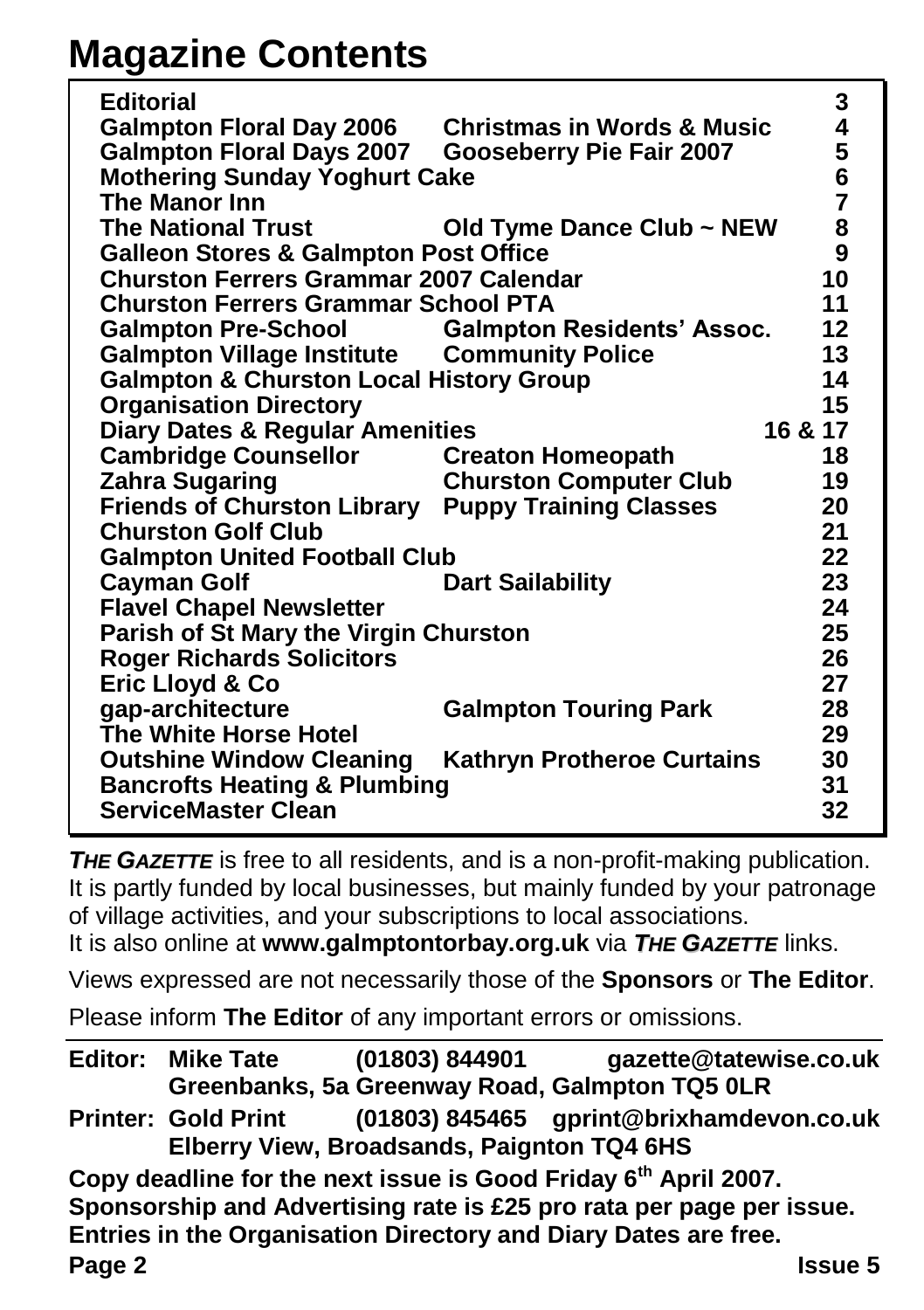## **Editorial - Consider New Residents**

Do you remember when you first moved into the area?

How long did it take you to discover all the local amenities and activities?

Well, it has been suggested that a copy of *THE GAZETTE* would be useful to new residents to help overcome this information gap.

If you are moving away from the village, then please leave the current copy of *THE GAZETTE* for the new occupants of your home.

Do you have new neighbours? Perhaps a new property was built nearby. Why not take round a back copy of *THE GAZETTE* as an icebreaker, and welcome the newcomers to the street.

If you do not have a back copy, remember to tell your new neighbours that all issues are on line at **www.galmptontorbay.org.uk** for free.

Also, please let me know about new properties, so I can make sure a copy is delivered there in future.

Even if you do not have new neighbours, you can still be neighbourly.

If you have any spare back issues of *THE GAZETTE*, please take them to the **Galleon Stores & PO**, where **Gary Deare** will act as a point of exchange for new residents.

## **Advertisers Report Success**

Adverts in *THE GAZETTE* really work, according to several of our sponsors.

One advertiser reports that they have gained more than forty extra clients.

Another claims that revenue derived from their adverts has covered their expense several times over.

While a third claims their advertised day trips and coffee mornings have been extremely well supported.

Why don't you advertise here, and at the same time help support this local community magazine?

## **Cover Price 50p**

There has been such a demand for *THE GAZETTE* outside the free delivery area that I have printed extra copies for this issue.

However, to offset the extra cost, a cover price of **50p** has been introduced, but only where it is sold over the counter at the **Galleon Stores & PO**.

If the experiment is a success, and we sell out, then even more copies will be printed in future editions.

**Mike Tate, Editor**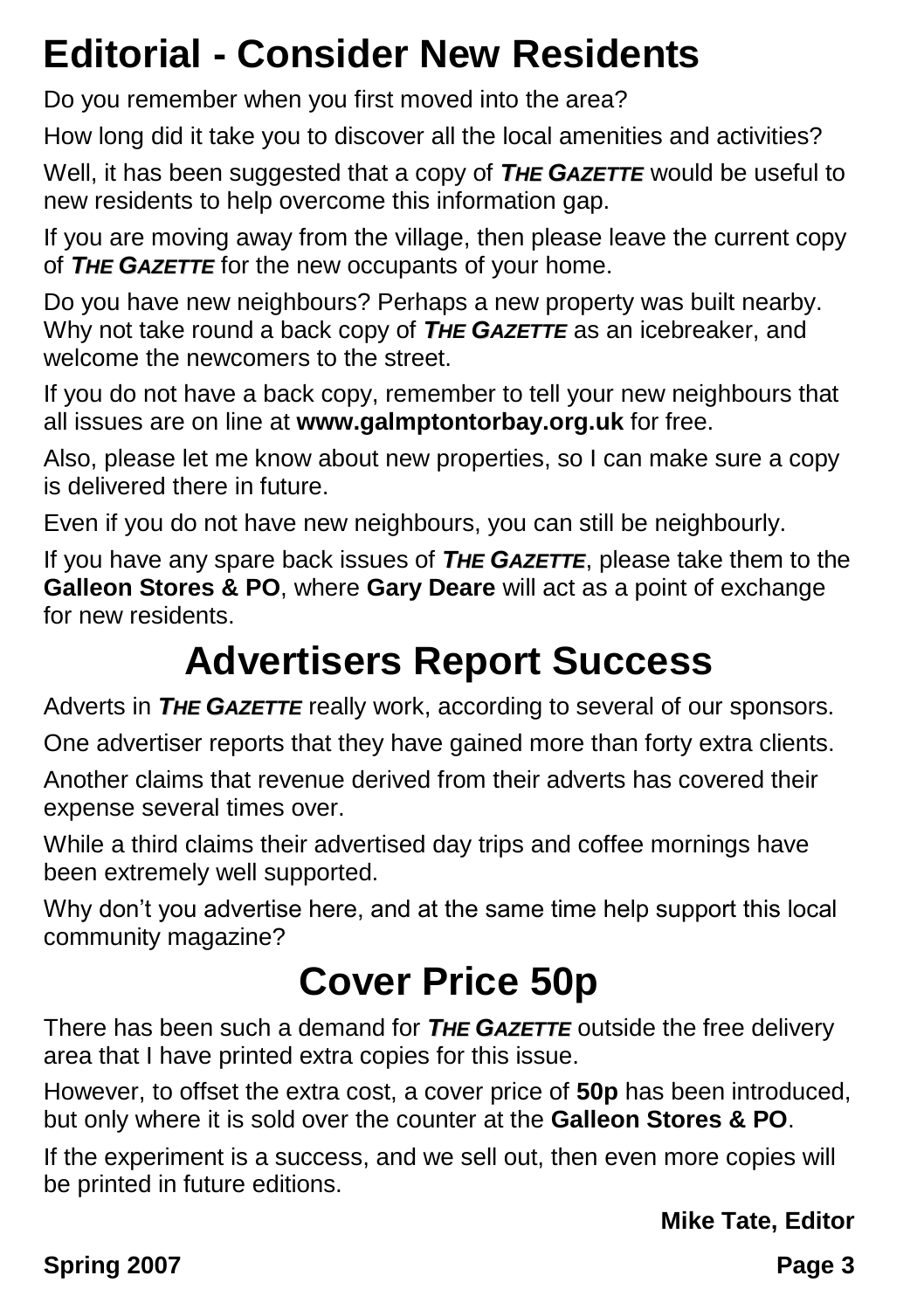## **Galmpton Floral Day 2006 Letter To The Editor**

The following letter to the Editor was sent on **2 nd November 2006**.

Dear Mike,

After reading a report of the above mentioned event, in the **Issue 4 Winter 2006** magazine, a few of my friends were very surprised and somewhat disappointed, as there was no mention of the very successful evening's entertainment in the **Village Institute**.

The monologues and comic interpretations of many well-known, and equally unknown pieces from poets to comic writers, ably presented by **Richard Clark**, **Jo Loosemore**, **Jill Memery** and **Leon Winston**, were very much enjoyed.

They were interspersed with the singing of the **Kingsmen Barbershop Chorus** from **Kingsbridge**. To most of my friends, this was their first experience of **Four-Part Harmony Singing**. By the end of the evening, we had become converts of this type of music.

They thrilled us with eleven songs, wonderfully sung, from *"On a Wonderful Day Like Today"* and *"Under The Boardwalk"* to *"Georgia"* and *"Traditional Irish Blessing"*.

What a very inexpensive way of enjoying an evening, of such quality that we cannot wait for **Kingsmen's** next concert.

We do hope that your **Committee** will invite them back again to sing for us next year. We will all be there again!!!

Yours sincerely, **Peter Pike** Badgers Walk, 2 North Rocks Road

## **A Celebration of Christmas in Words & Music Sold out!**

A capacity audience in the **Village Institute Hall** greeted this festive start to the Christmas weekend with enthusiastic appreciation. Warmed by glasses of mulled wine & home-made mince pies, they enjoyed a varied programme of seasonal readings and traditional unaccompanied song.

**Jill Memery**, who organised it, reports that after the expenses of **£141.08** (i.e. license, mulled wine ingredients, programme printing, and small gifts to visiting readers and singers) were met, she was able to send a cheque for **£214** to the **NSPCC** and donate **£40** to the **Village Institute** fund. She would like to thank all who supported it, all who donated mince pies and raffle contents, and give especial thanks to the stalwart band of helpers.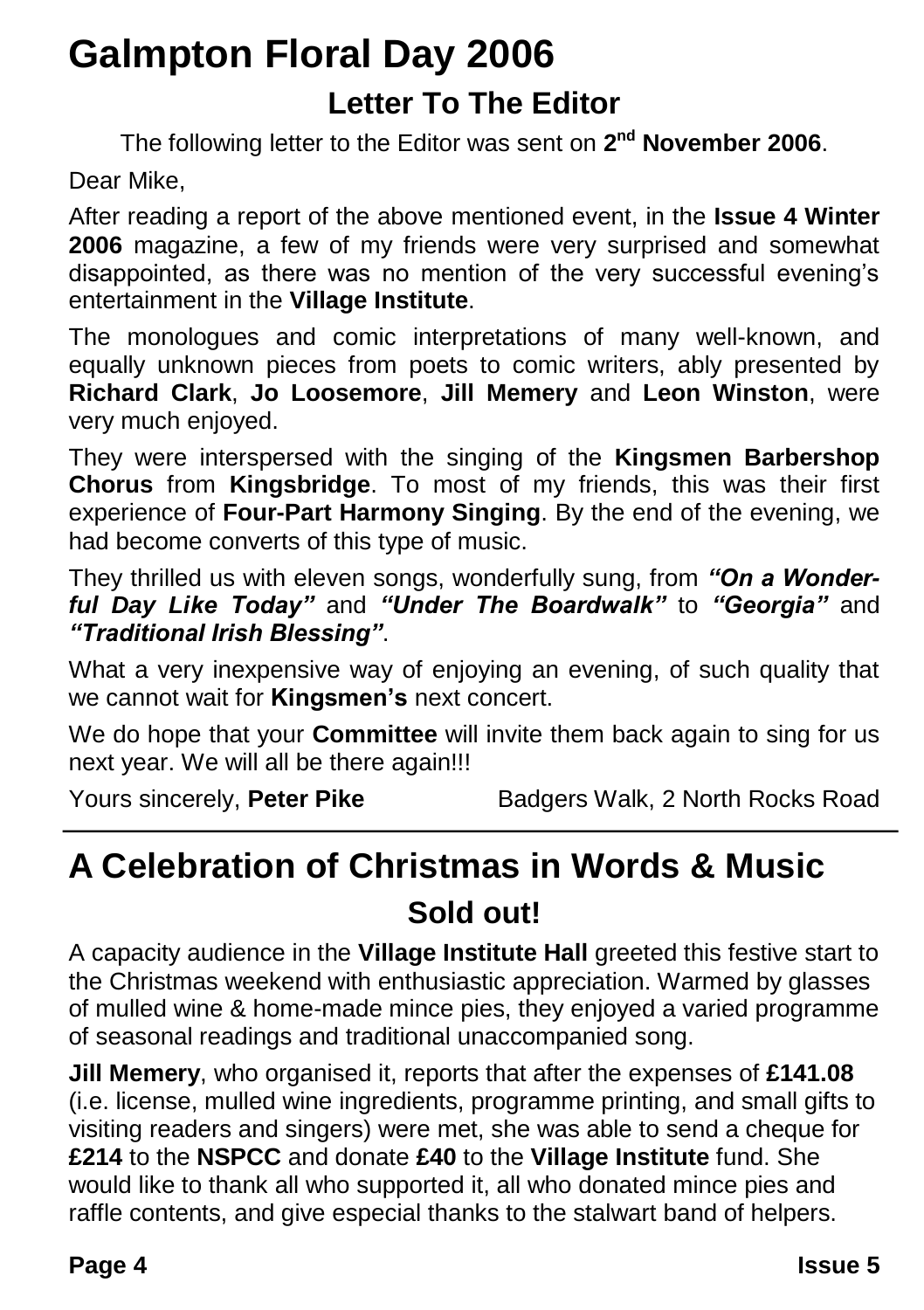## Galmpton Floral Days 2007

Due to the seasonal incompatibility between the *Open Gardens Event* and **The Vegetable Show** it has been decided by the Galmpton Floral Day Working Party to experiment splitting Floral Pay between two dates, so

#### **Put these dates in your 2007 Diary!**

#### Galmpton Floral Day - Open Gardens Event - Sunday 10th June 2007

a separate event when lovely Galmpton Gardens are at their beautiful best.

#### Galmpton Floral Day - Celebration of Skills - Sunday 9<sup>th</sup> Sept 2007

a day of varied events for all ages, exhibiting a range of crafts & skills, that will include The Vegetable Show when vegetables are at their plentiful best.

**Jill Memery** 01803 **844103** is the overall Co-ordinator, so do contact her with any queries, comments, or suggestions.

**Tony & Priscilla Hannam** 01803 **844276** would like to hear, as soon as possible, from everyone keen to participate in the Open Gardens Event.

*Future issues of THE GAZETTE will keep you posted on developments!*

#### **Watch this space!**

# **Galmpton Gooseberry Pie Fair 2007**<br>Chairman: Martin Ridge: 844927<br>Secretary: Lisa Edey: 843239

**Chairman: Martin Ridge: 844927** The date for your diary is **Sunday 1st July 2007** The Manor Inn, Stoke Gabriel Road, Galmpton Procession leaves Churston Station 12:30 pm Fair opens from 12:00 until 5:00 pm Proceeds to local charities





Free Seats Music & Dance Games & Stalls Barbecue & Bar Local Art & History Exhibition

If you have any spare gooseberries, please may we have them for this year's Pie by **Friday 22nd June** at the latest?

**Gary** at the **Post Office** is collecting them!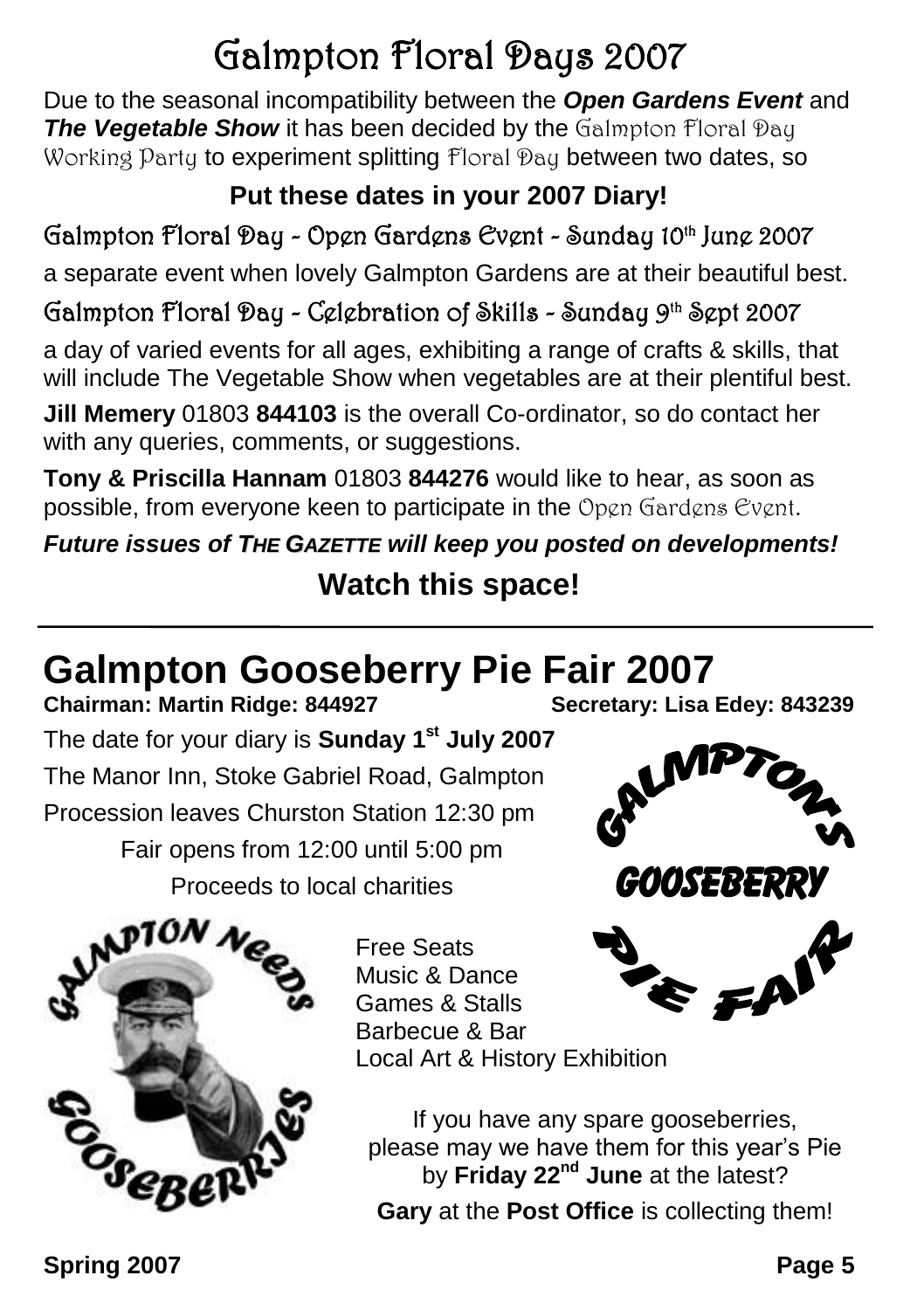## **Mothering Sunday 18th March**

#### by **Beryl Tate** the **BBC Radio Kitchen Doctor Tel: 01803 844901**

Have you ever wondered why **Mothering Sunday** is so called? Cynics may think that a marketing mogul concocted the idea to promote their products, but this evolved at a much later date.

Up to the  $16<sup>th</sup>$  century parishioners in outlying hamlets would attend local chapels. On the **4 th Sunday** in **Lent** they would make a special effort to worship at the mother church of the parish, hence **Mothering Sunday**.

By the  $19<sup>th</sup>$  century, this day had been earmarked as a one-day holiday for children working in service or as an apprentice. The children were given leave to visit their parents, taking gifts of Simnel cakes or flowers.

#### **Treat Mum to a Lemon Yoghurt Cake**

You could treat mum to lunch at **The Manor Inn** or **The National Trust** and then indulge her with this easy to make cake for afternoon tea.

#### **Ingredients:**

#### **Sponge Filling**

150 g (5 oz) plain yoghurt 2 tablespoons lemon curd

#### 275 g (10 oz) castor sugar **Topping**

275 g (10 oz) self-raising flour 110 g (4 oz) icing sugar

- 2 large beaten eggs at room temperature 2 tablespoons of lemon juice
- 110 ml (4 fl oz) vegetable oil

rind of an unwaxed lemon

**Method:**

This is a plain yoghurt cake and uses the easy all-in-one method.

#### **Sponge**

Beat the yoghurt, lemon zest, and castor sugar in a bowl until smooth. Stir in the sieved self-raising flour, beaten eggs, and vegetable oil. Stir the mixture until smooth and lump free.

Divide the mixture evenly between two greased 18-cm (7") sandwich tins and level off the mixture.

Bake at Gas Mark 5 / 375°F / 190°C (170°C for fan oven) on the middle shelf for 25 - 30 minutes, until golden brown and springy to the touch. Allow them to cool slightly before turning the sponges out of the tins.

#### **Filling and Topping**

Carefully spread the lemon curd over one of the sponges, and sandwich them together.

Place the sieved icing sugar in a mixing bowl, add the lemon juice, and stir to form a smooth paste (the consistency of thick double cream).

Pour the paste over the top of the cake and spread evenly.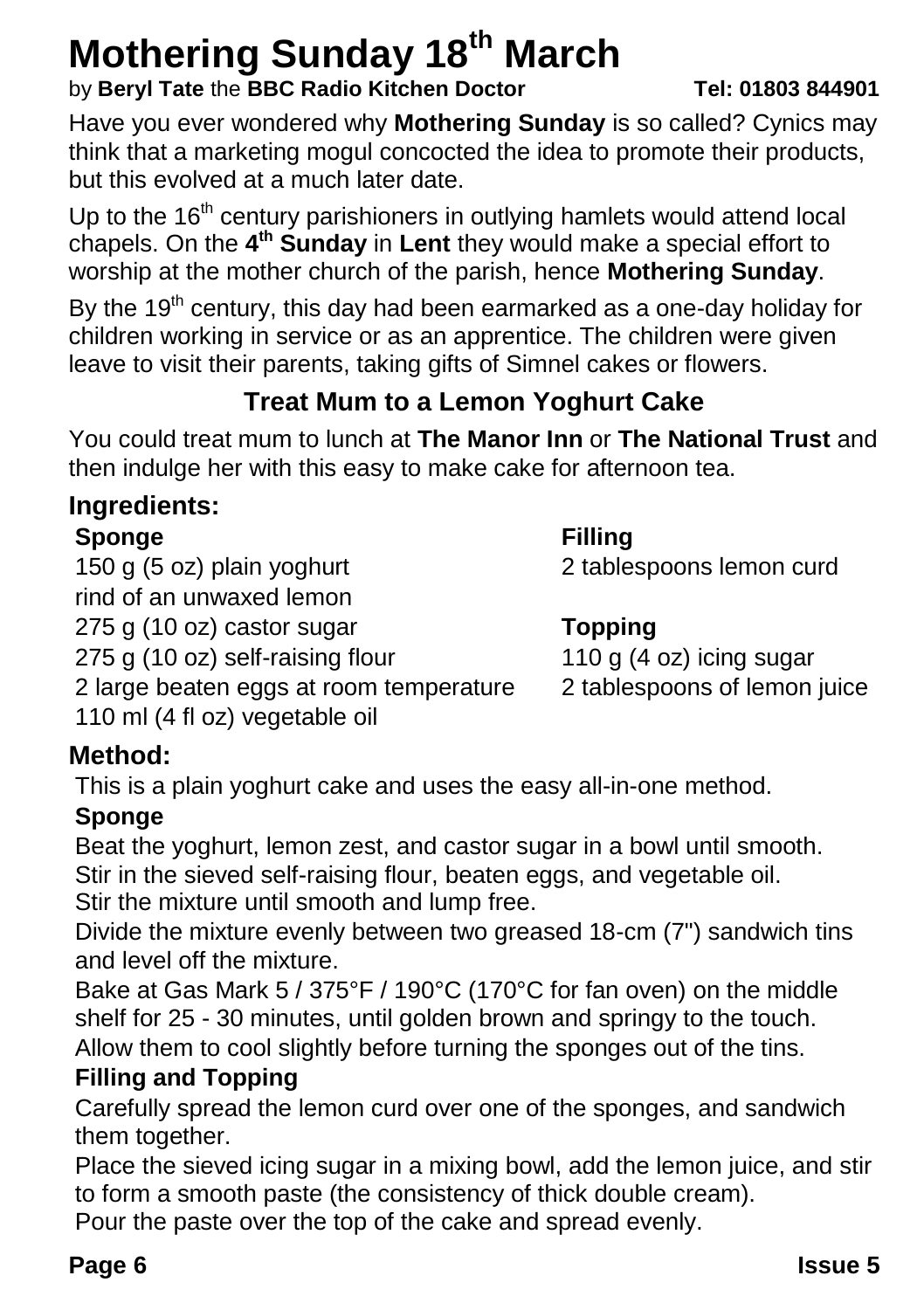## **The Manor Inn**

**Landlord: Brian Boundy Tel: 01803 842346**

#### **THANK YOU!**

A big thank you from **Brian**, **Bobby**, **Mark**, **Martin** and the staff of the pub to all of our customers for your support since **September** last year, which is when we started trying to bring the pub back to the village. We've been delighted to see so many local people return to the pub and to meet many new faces. We hope that you all enjoyed the festive season with us.

#### **Special Occasions**

Now that Christmas and New Year are over we're thinking about the next few months. We've got new seasonal menus to tempt you, complemented by our daily range of specials, all freshly prepared with locally sourced ingredients.

We will be making extra efforts for **St. Valentine's Day** on **14th February**, **Mothering Sunday** on **18th March**, and **Easter Day** on **8 th April**.

Also, if you have a special occasion, why not talk to chef about creating a special menu? If we have enough notice we are always happy to prepare something that is a little bit different.

#### **Changes Inside & Out**

You will have noticed some external changes to the pub. We have tidied up the car park and we've got a new roof.

Now we are tidying up the upstairs accommodation to create spacious en suite letting rooms. We hope to have these ready for bed and breakfast by **Easter**. So think about us if you know of friends or family planning a visit and your spare room is full!

The next change outside will be to install large awnings to cover the patio area by the car park. These will not only keep off the rain and full summer sun, but will also provide an attractive and comfortable all year facility for smokers once the new laws come into effect from 1<sup>st</sup> July.

And we have other plans, so watch this space…

## **The Manor Inn**

**2 Stoke Gabriel Road Galmpton, Brixham Devon TQ5 0NL Tel: 01803 842346**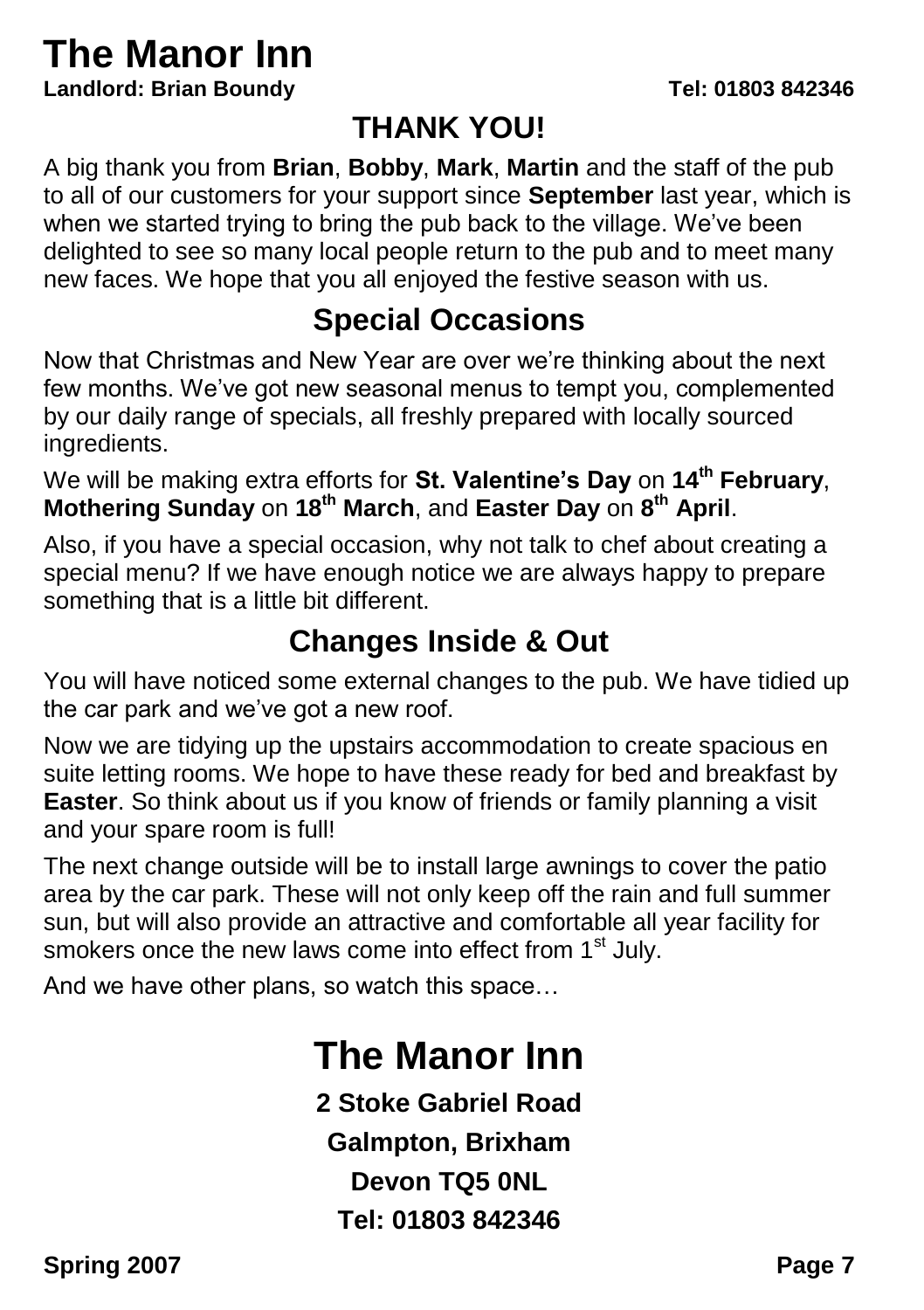## THE NATIONAL TRUST **Greenway Spring Events**<br>st org uk<br>Tel: 01803 842382

#### $www.national trust.ora.uk$

The new season starts on Wednesday  $7<sup>th</sup>$  March.

#### **Early Spring Garden Walk & Lunch**

**11:00 am** Guided walk and light lunch £14.50 (NT member £10.00)  $8^{\text{th}}$ ,  $9^{\text{th}}$ ,  $15^{\text{th}}$ ,  $16^{\text{th}}$ ,  $17^{\text{th}}$ ,  $22^{\text{nd}}$ ,  $23^{\text{rd}}$ ,  $24^{\text{th}}$ ,  $29^{\text{th}}$  &  $30^{\text{th}}$  March

#### **Early Spring Garden Walk & Afternoon Tea**

**1:30 pm** Guided walk and afternoon tea £11.50 (NT member £7.00) Fridays  $9^{th}$ , 16<sup>th</sup>, 23<sup>rd</sup> & 30<sup>th</sup> March

#### **Estate Walk with the Warden & Afternoon Tea**

**2:00 pm** Guided walk and afternoon tea £11.50 (NT member £7.00) Thursday 15<sup>th</sup> March

#### **River Dart: Source to Mouth An 8-week course with John Risdon**

Studying the landscape of the Dart valley E45.00 per person Thursdays  $15<sup>th</sup>$  March -  $10<sup>th</sup>$  May inclusive (excluding  $12<sup>th</sup>$  Apr)

#### **Mothers' Day Lunch**

**12:00 - 2:30 pm** Two-course lunch with posy for Mums Sunday 18th March £17.50 / child £10.00 (NT member £15.00 / £9.00)

For more information and booking details please telephone **01803 842382** or E-mail **greenway@nationaltrust.org.uk**.

## **Old Tyme Dance Club ~ NEW**

**Organiser: Jean Houghton Tel: 01803 851406**



If the BBC *Strictly Come Dancing* programme has revived your interest in Old Tyme ballroom dancing, why not come along to the **Galmpton Village Institute Hall** on various **Friday** evenings **7:30 to 10:00 pm** and strut your stuff.

Couples or singles Entry only **£3.00**

Ideal for beginners Fun evening out

Turn up on the night or ring Jean for details

Dates: **Friday 9th February**, **2 nd March**, **9 th March**, **20th April** and **4 th May**.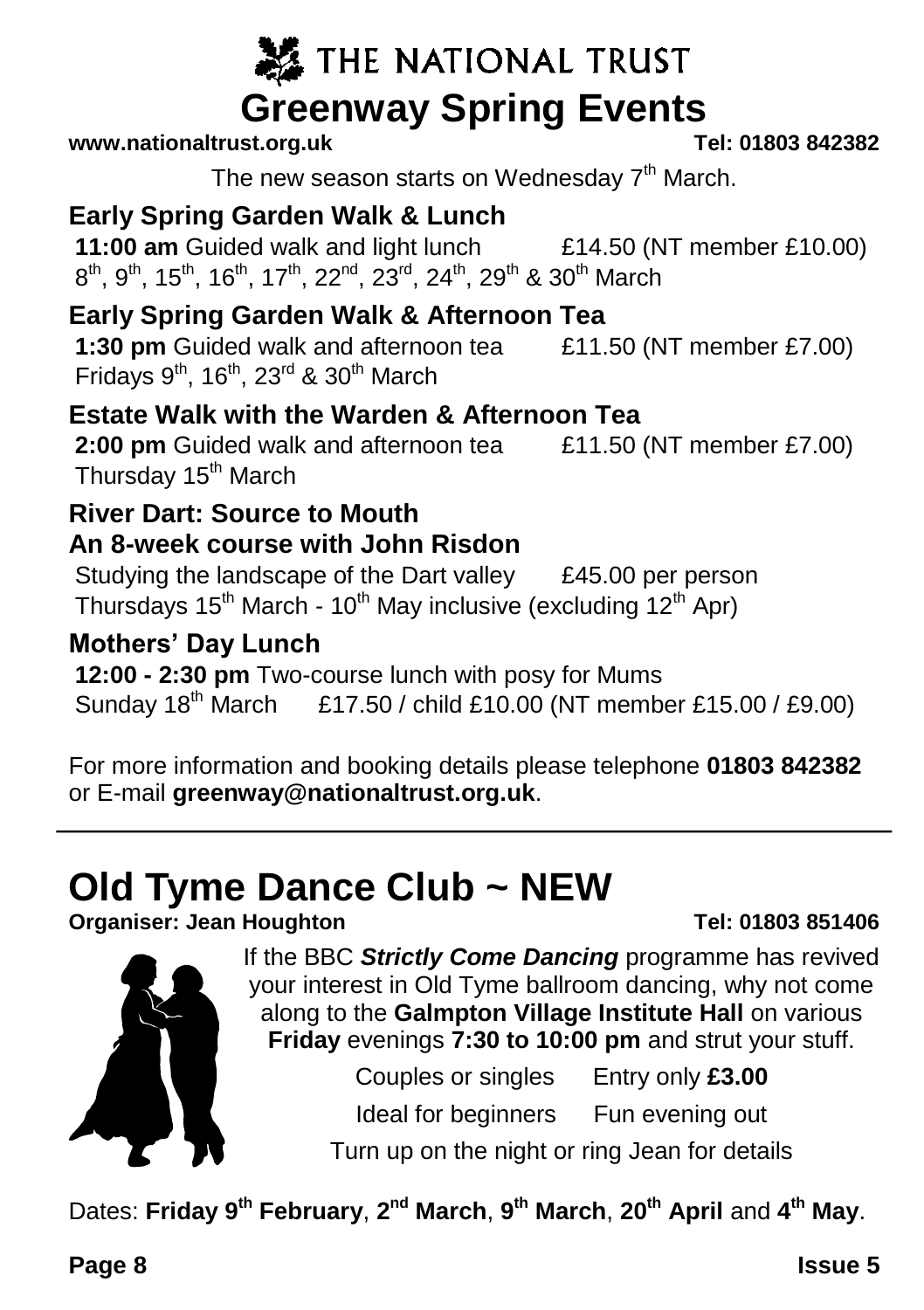## **Galleon Stores & Galmpton Post Office**



**51 Stoke Gabriel Road Galmpton, Devon TQ5 0NH**

**Telephone 01803 842148**



#### **Shop and Express Post Office open Monday to Saturday 7:30 am to 7:00 pm Sundays 8:00 am to 1:00 pm**

During the winter months I'd like to get out from behind the counter to meet as many villagers as possible about the new services at your local P.O.

I am therefore looking for customers to host a 1-hour get together with a few of their friends and neighbours either in an afternoon or early evening.

If you are interested in hosting a meeting please contact Gary at the P.O.

#### **Ten Ways to Support Your Local Post Office 1) Switch your day to day banking to the Post Office.**

A number of banks now allow free banking at a Post Office counter - including Barclays, Lloyds, Co-op, Alliance & Leicester, Nationwide, Smile, and Cahoot. **2) Pay all utility bills at the Post Office.**

If you do not like paying by direct debit, most utility bills can be paid free of charge by cash, cheque, or debit card - including Gas, Electric, Water, and Council Tax. Inland Revenue and National Insurance payments can also be made.

**3) Take a look at Post Office car & home insurance when your renewal is due.** Why not telephone for a quote when your renewal comes through. If it matches or betters your current insurer, consider switching, and we gain some commission.

#### **4) Switch your telephone account to Post Office Home Phone.**

The P.O. now offers a complete telephone service. Check out the call charges and line rental and if cheaper than your current supplier consider switching.

#### **5) Purchase holiday money and travel insurance from the Post Office.**

We can arrange for all your currency and travellers' cheque needs within 24 hours. Travel insurance can be arranged on the spot for annual, one-trip, or UK breaks.

#### **6) If you use credit cards consider applying for a Post Office card.**

Unlike some cards the Post Office card will not incur charges when used abroad. Your monthly statement can be settled at the Post Office.

#### **7) Savings accounts.**

The Post Office offers a variety of savings products alongside the investments from National Savings.

#### **8) Mobile phone top ups.**

We can top up by the traditional card system or by the new electronic voucher.

#### **9) Buy all stamps and postage at Galmpton Post Office.**

Still one of the best ways to support your local Post Office, and allow you to check out the correct postage for the new letter pricing system.

#### **10) National Lottery.**

Our lottery terminal is part of the Post Office, so every ticket purchased here supports the Post Office.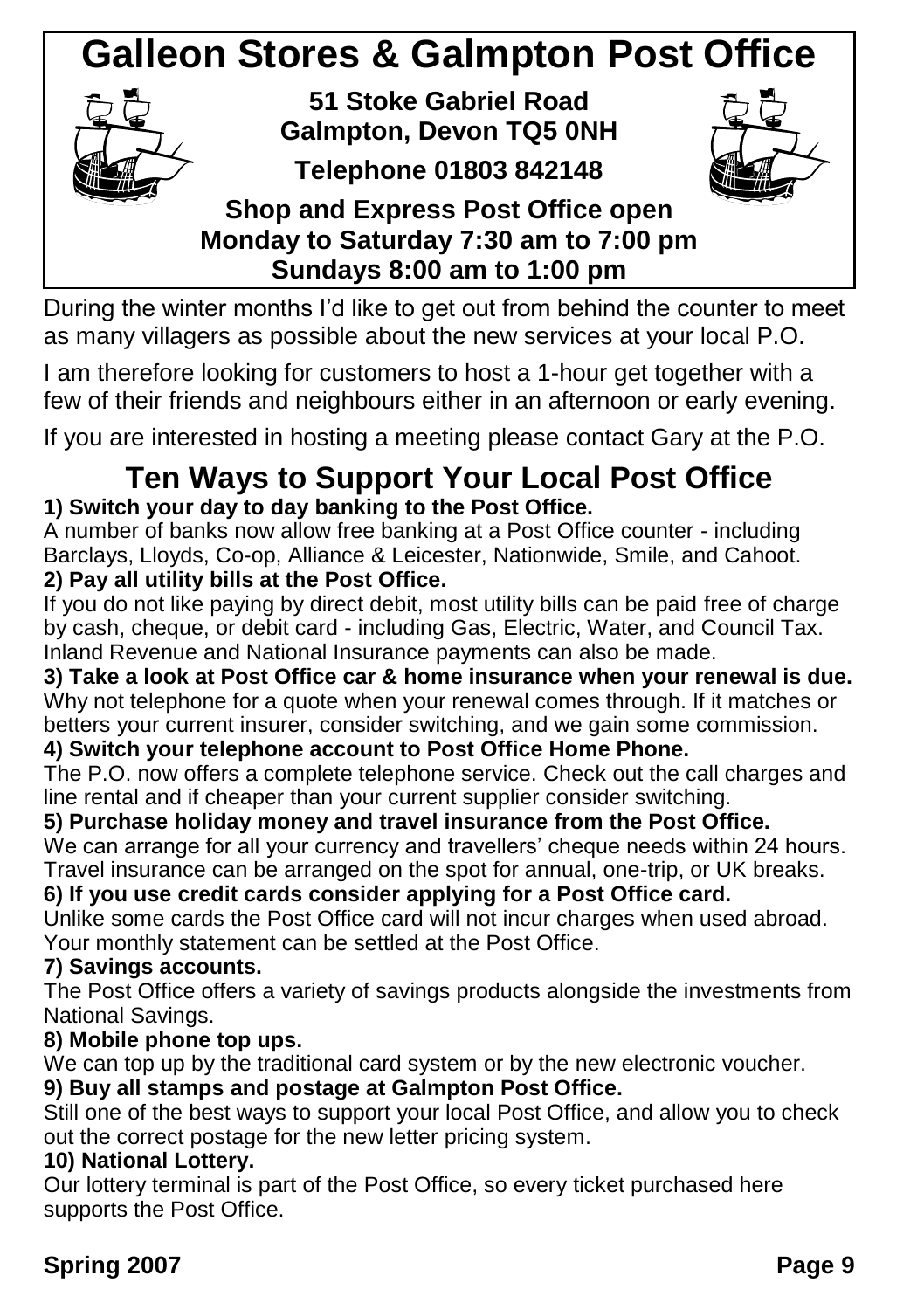## **Churston Ferrers Grammar 2007 Calendar**

#### **International links helping improve schools in the Andes**

In **July** last year **20** students from the school spent 2 weeks in the ancient city of **Cusco** learning about and working alongside youngsters from the busy city and the very contrasting rural areas. With photos and anecdotes from their Andean friends, the students have designed a **Calendar** for **2007** depicting life in the **Andes**, through the little people of **Cusco**.

During their visit to **Cusco**, formal links were made between two secondary schools and two primaries. **White Rock** and **Collaton Primaries** in Torbay, are now actively involved in learning and linking activities with them.

**Sofia Rios**, Chief Editor of the **2007 Calendar** - *Life in the Andes*, who has been co-ordinating the calendar's production, said, "This is just one of the projects we were involved in. We had great fun in Cusco, learning from the youngsters about their lives and education. We certainly did not feel like tourists and I know that the ongoing work in our schools is a good legacy to have left after our trip. Whilst we were in Cusco we also helped produce 'adobe' (mud) bricks for a new school canteen, painted a 'formal link' mural in one of the schools, taught English lessons, introduced cricket to the school at 3,500 metres, and completed detailed costings on the development of an educational field centre in the Andes.

**David Lewis**, Director Of Humanities at Churston Ferrers Grammar School said, "With this programme we have shown that foreign visits by UK schools can be part of a beneficial relationship to help all youngsters involved improve their educational opportunities."

Calendars are on sale for **£5.00** at **Churston Ferrers Grammar School**, **White Rock**, and **Collaton Primaries** and at **Eric Lloyd & Co** estate agents, one of the sponsors. Contact the school on **842289** for details.



*Churston students working with primary school Churston students and Tom Jolly (Global Ed) children in Lucre Peru, producing the artwork at AC Print's offices, see the first calendar* and writing that was part of the calendar.



**This page is sponsored by Eric Lloyd & Co Estate Agents**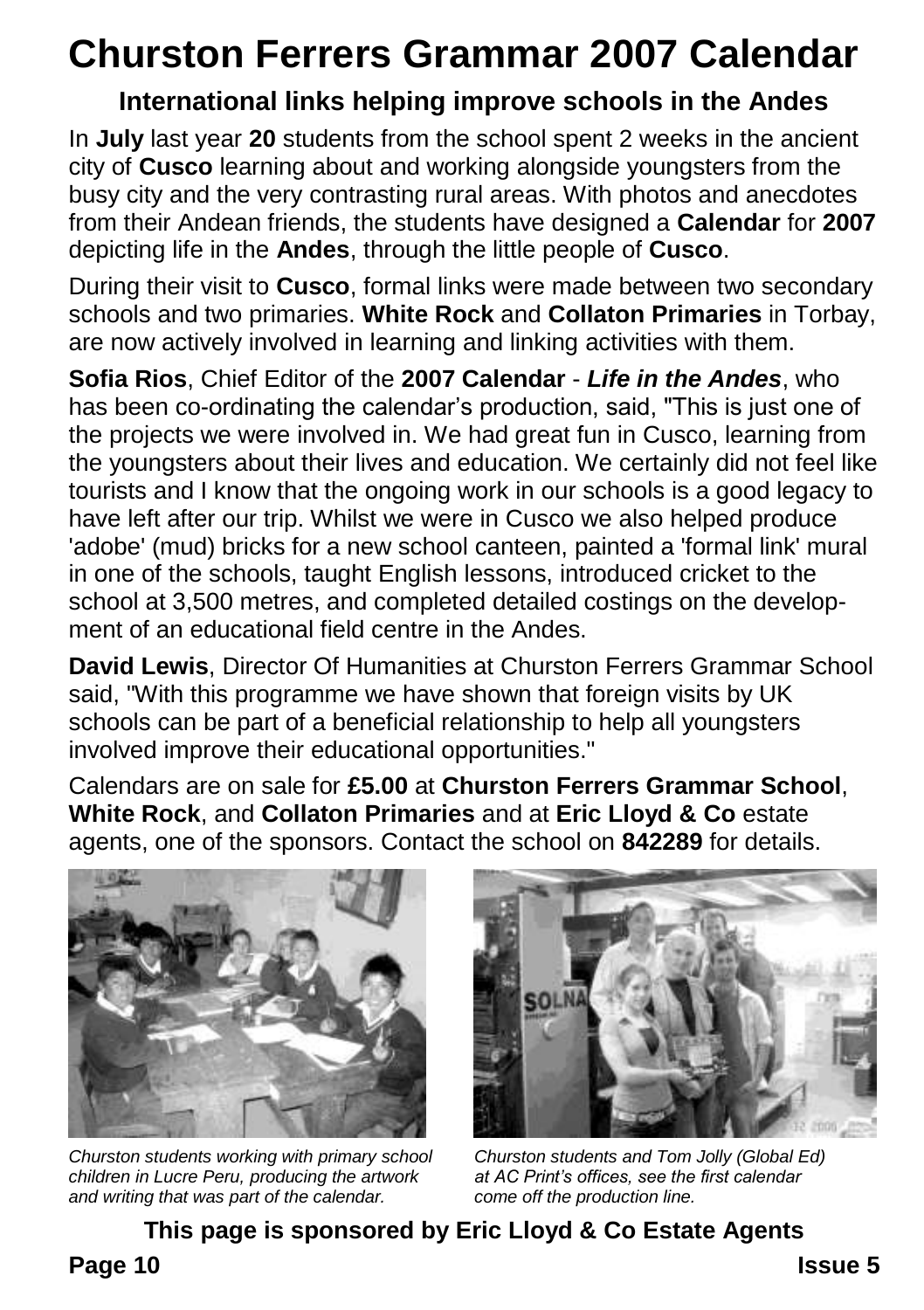## **Churston Ferrers Grammar School PTA**

Many thanks to all those who supported our fundraising events in 2006.

### **EVENTS FOR SPRING 2007**

### **Table Top Sale in the School Hall Saturday 10th February 10:00 am – 1:00 pm**

Hire a table for just **£5.00** and sell all of your good quality unwanted items or come along and pick up a bargain

> **Free Entry Refreshments Available**

To book a table telephone **01803 842289** (You can set up tables at 9:00 am on the day)

#### **AND**

#### **By popular demand the return of**

#### **PRIZE BINGO**

A fun evening for all the family 13 rounds of bingo – 3 prizes a round for one line, two lines, and a full house



#### **Friday 9th March in the School Hall at 7:30 pm**

#### **Entry £4.00 Refreshments Available**

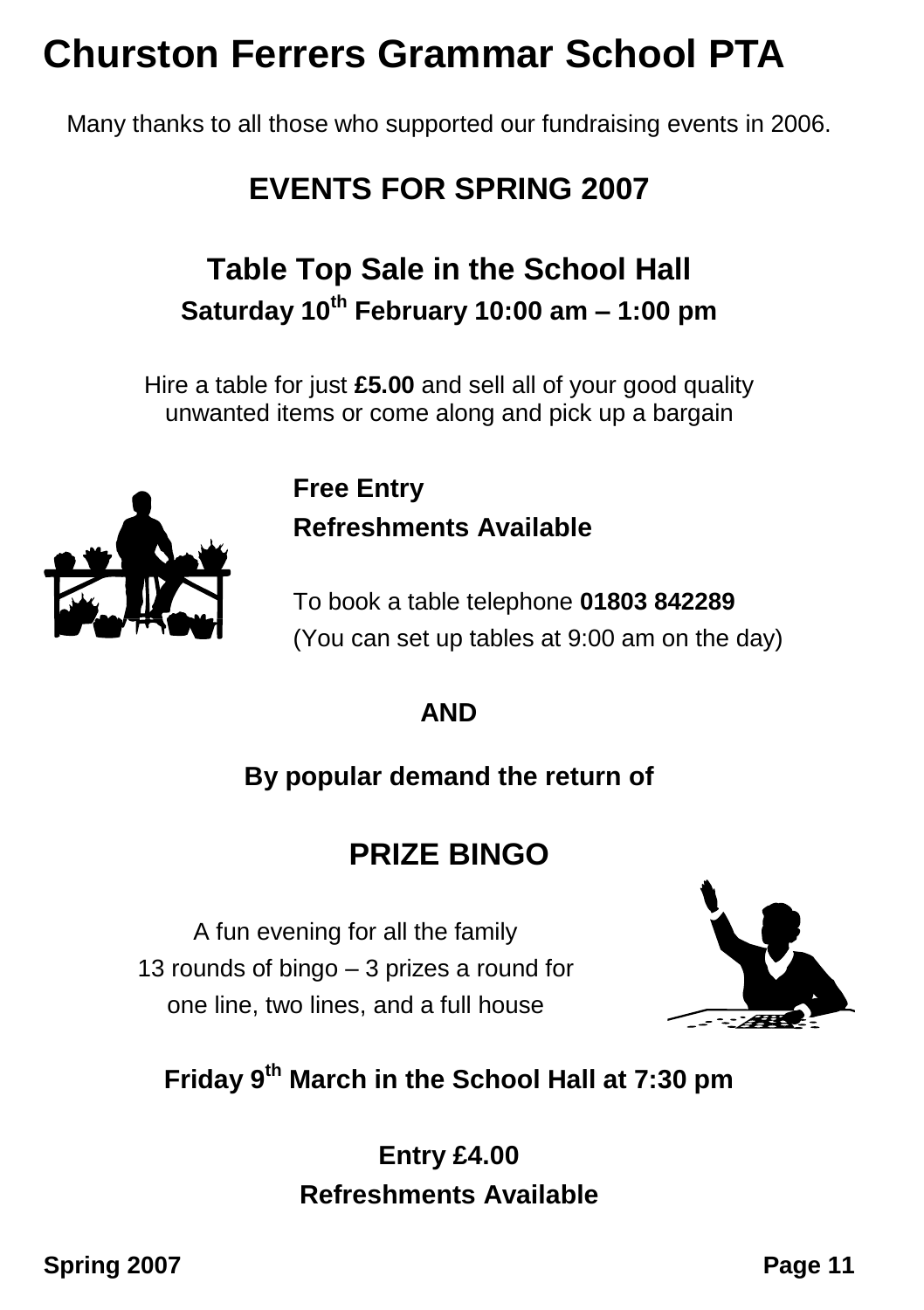# **Galmpton Pre-School Ltd**<br>Registered Charity: 1104582

#### **Registered Charity: 1104582 Village Institute Hall: 845547 www.gps-torbay.org June Symes: 842121 David Edey: 843239**

The start of **Spring Term** sees the **Pre-School** nearly full in every session. There are very few places left until the end of the school year, so if you know of parents who would like places for their children, please contact **June Symes** as soon as possible on **842121**.

We do run a waiting list too, for the following school year from **September 2007**, if anyone wants to reserve places.

We are looking for help with storage of some of our equipment, for a few weeks in the summer holidays. If anybody has any room at all, in a garage or shed, or knows of any storage available, we would be very grateful.

Please could you contact **June**, as above.



If you would like further information on the **Pre-School**, please contact **June Symes**, or look at our website:

**www.gps-torbay.org**

## **Galmpton Residents' Association News**

**Minutes Secretary: Christine Batten Convenor: Gordon Batten 844866**

**www.galmptontorbay.org.uk Webmaster: Paul Savin 843493** Youth Project: Helen Boyles 845761

## **20-mph Speed Restriction Zone Update**

A meeting held in the **Manor Inn** on **Thurs 2nd Nov** discussed the above with **Councillor Derek Mills**. Several residents attended, and for the first hour Derek explained **Torbay Council**'s willingness to introduce traffic calming measures in the village. He explained that usually there has to be a number of reported accidents over a period of time before Councils put speed restrictions in place. However, he agreed to ask **Torbay Council** to reconsider, as **Galmpton** was a special case due to the large number of properties and narrow roads, which can make walking through the village a frightening experience if vehicles are travelling faster than 20-mph. It was suggested that there were just 3 or 4 places in **Galmpton** where flashing speed signs would be very effective including **Langdon Lane**, **Manor Vale Road**, and **Greenway Road**.

In future all subs of **£2** per person can be paid into **Galmpton Post Office**. Subs collected total **£63** so thank you for your support in **2006** and we hope to see you at the **AGM** shortly. Details will be posted on our website.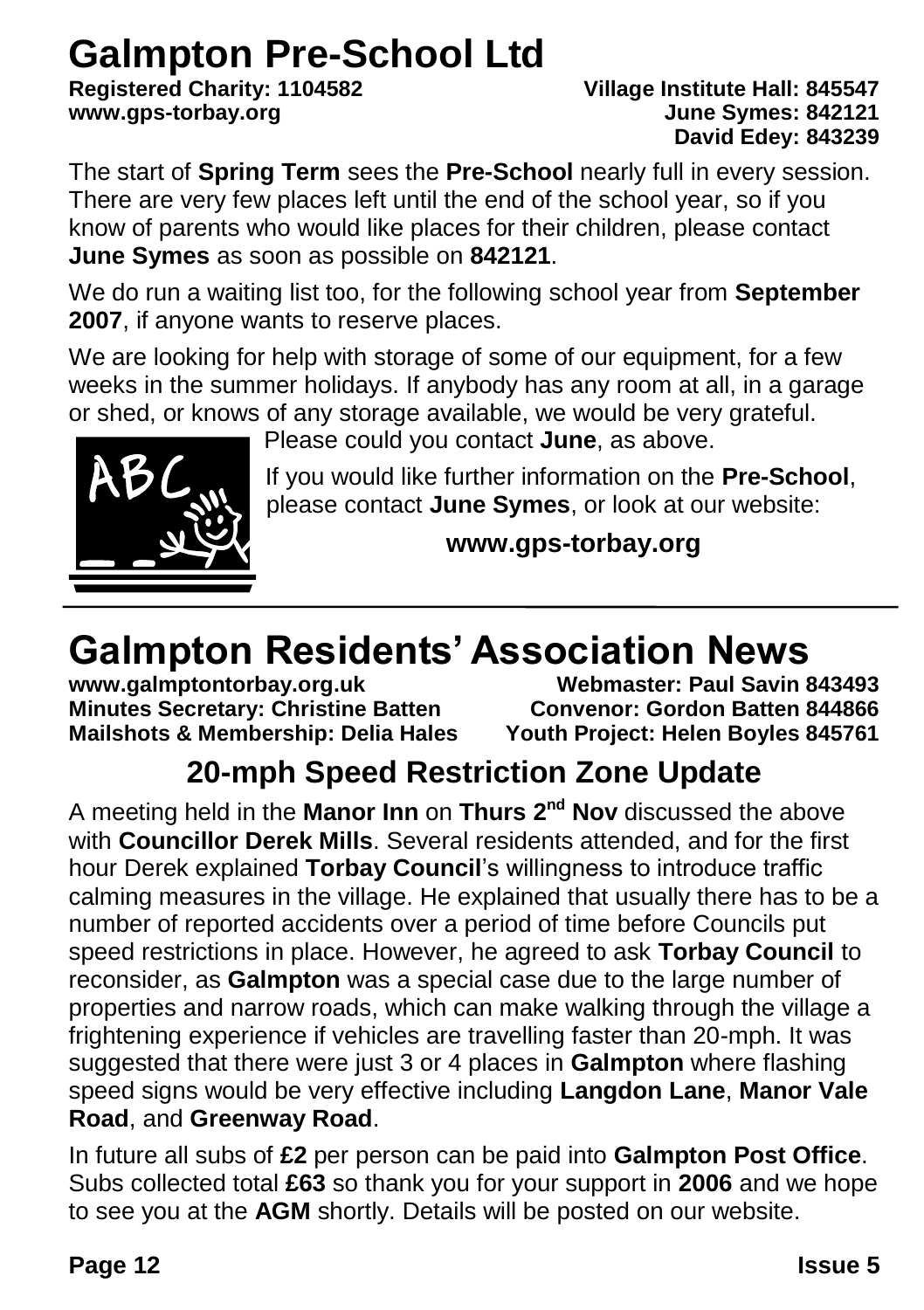## **Galmpton Village Institute**

**Registered Charity: 300839**

**Chairman: John Risdon 844102 Secretary: June Symes 842121 Treasurer: Philip Griffin 843081 Hall Bookings: Babs Renwick 843364**

### **Report of Meeting held on Thursday 18th January**

#### **Limited Company Incorporation**

**Lisa Edey** has produced the necessary application forms for creating the limited company. These were duly signed by the **First Members**, being **John Risdon**, **June Symes**, **Philip Griffin**, **Lisa Edey**, and **Mike Tate**. The formal process of forming the company will take about two months.

#### **Treasurer's Report**

Despite the expense of the repairs last year, the balance at **31st Dec 2006** was **£20,857.48** compared with **£23,097.69** in 2005. The expenditure was partly offset by an increase in income of over **£2,000**.

#### **Internal Decoration & Refurbishment of Hall**

This year it is intended to replace the lighting and decorate internally during the summer holidays. More details will appear in later reports.

#### **Gazette Sponsorship for 2007**

The members agreed to sponsor *THE GAZETTE* with **£100** again this year.

**Annual General Meeting will be at 7:30 pm on Wed 28th March.**

## **Galmpton Community Police Surgeries**

**Devon & Cornwall Police www.devon-cornwall.police.uk/generalenquiries PC4383 Glenn Chambers 08452 777444**

If you need to discuss anything that is a police matter with your local bobby, remember a **Police Surgery** is held every month in the **Flavel Chapel Hall** (previously **Old Chapel**) in **The Roundings**, which is near the **Manor Inn** in the centre of **Galmpton** village.

Surgery dates and times will be found on the **Diary Dates** page in every issue of *THE GAZETTE*, and on local notice boards.

## **West Country Embroiderers Open Morning**

**Group Representative: Anne Simpson** 

The local **Torbay Group of West Country Embroiderers** is holding an **Open Morning** on **Tuesday 10th April**, from **10:00 am** to **12-noon** in the **Barn Chapel Hall** in Greenway Road, Galmpton.

There will be coffee and biscuits, a small exhibition of our work, a few sales tables, and a raffle in aid of a local charity. All visitors are most welcome.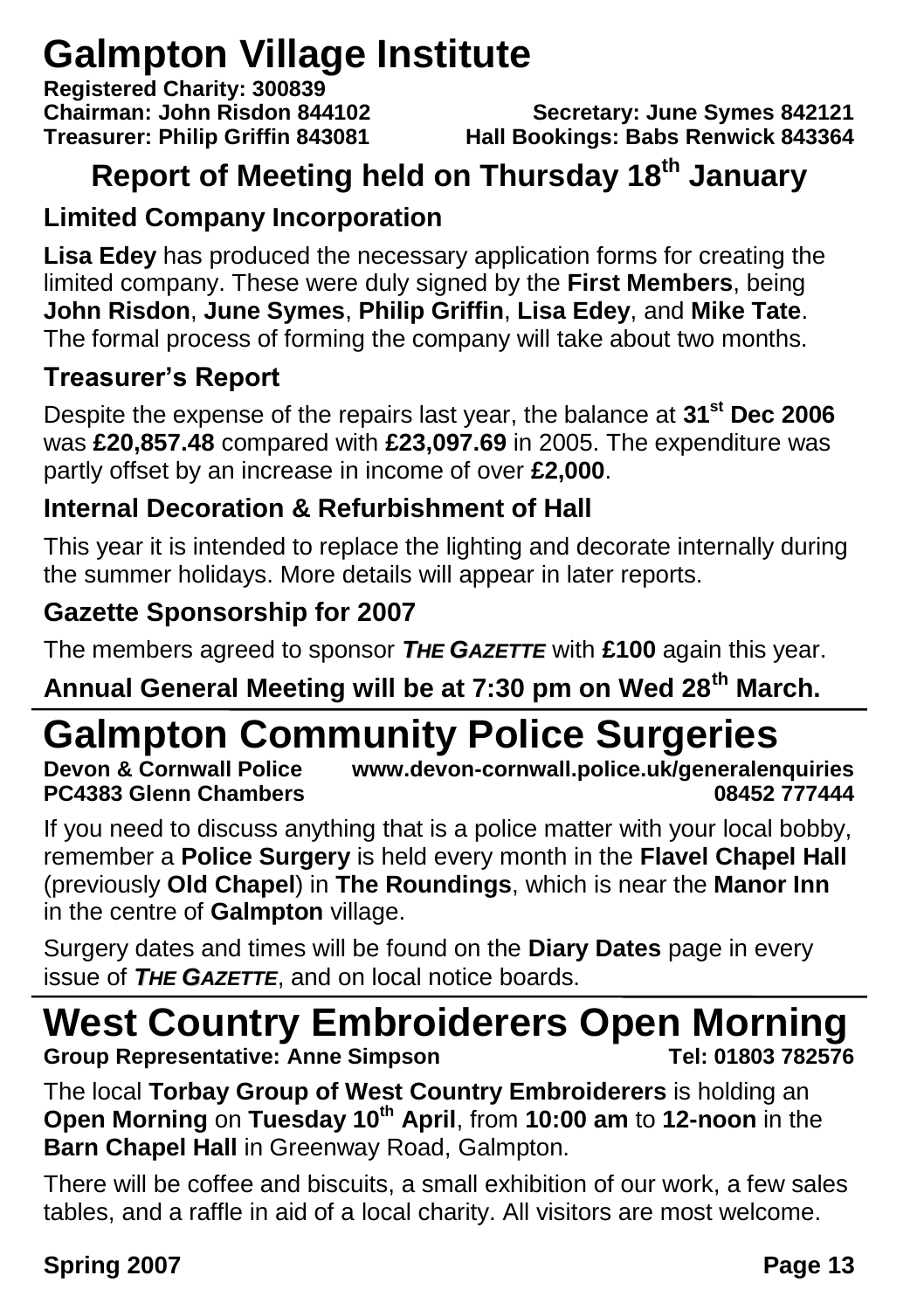## **Galmpton & Churston Local History Group**

#### **Chairman: John Risdon**

#### **Annual General Meeting and Illustrated Talk - Friday 30th March**

The membership of the **History Group** is the highest yet reached, and now tops 100. If you are interested in joining, you are most welcome at the **AGM** in the **Village Institute Hall** at **7:30 pm** on **30th March**. It will be followed by *A Light-Hearted Look at Local Parish Churches* by Michael Vyner.

#### **Galmpton History Day – Saturday 28th April**

The **History Group** is inviting members of surrounding **History Societies** to a day's interpretation of our local history. It will include an exhibition from **10:30 am** in the **Village Hall**, a talk in the **Barn Hall**, and guided walks around the village. So be warned! The exhibition is open to all, but places at the talk and walks will initially be reserved for members of societies only.

### **Kiln Road Redundant South West Water Sewage Site**

Residents will be aware that this site has been put on the market by **SWW**.

After months of work, enthusiastically directed by **Ray Humphreys** of the **Dart Estuary Environmental Management** (**DEEM**) and with funding in place for drawing up an official conservation and management scheme, **SWW** cut the ground from beneath our feet with their intention to sell to the highest bidder. Throughout the past year **DEEM** has kept **SWW** fully in the picture as to the local community's aspirations and in response to their action a highly critical letter of complaint has been sent.

At this stage, all is not lost, and should a buyer offering around **£50,000** not be forthcoming, we will reconsider the situation from the point of view of the community.

Any persons or bodies interested in assisting in the purchase of this land on behalf of Galmpton please contact **John Risdon** on **01803 844102**.

#### **Revised Greenway Walk**

You may have noticed some new way markers around the village.

**Torbay Council** and **South Hams Council** have got together to promote a local circular walk based on the **Torbay Dart Link** walk, which they have renamed the **Greenway Walk**.

Further details will be available from local outlets in the Spring.

#### **Galmpton Heritage Booklet**

The **Local History Group** and **Manor Inn** are supporting this local heritage booklet, which is available for **50p** from the **Galleon Stores & PO**.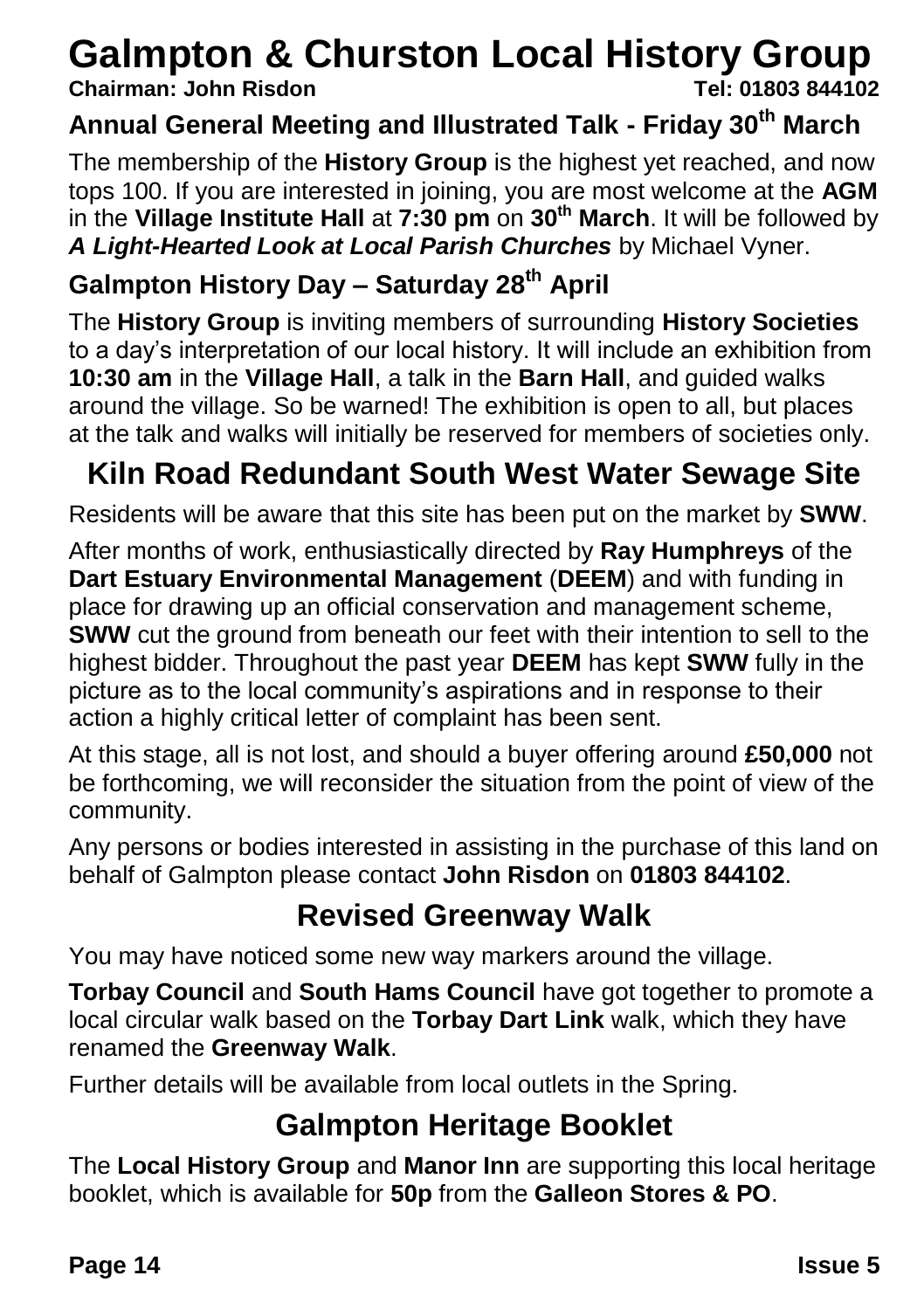## **Organisation Directory**

Many of these details can also be found at **www.galmptontorbay.org.uk Organisation Contact Telephone (01803)** Broadsands & Elberry Residents' Association Secretary: Joan Blake 843423<br>Churston & Galmpton Ladies Club Chairman: Avice Taft 842518 Churston & Galmpton Ladies Club Churston Computer Club Chairman: Mike Tate 844901 Churston Ferrers Grammar School & PTA<br>Churston Pavilion War Memorial Playing Field Trust Manager: Sue Foot 842289 Churston Pavilion War Memorial Playing Field Trust Manager: Sue Foot 842289 Churston with Brixham Flower Club Churston with Galmpton Ward (Conservative) Councillor: Derek A Mills 843412 Churston with Galmpton Ward (Liberal Democrat) Councillor: Dave Browne 842246 Churston, Galmpton & Kingswear Scouts & Cubs Leader: Paul Delaney 752866 Dart Sailability, Noss Marina David Edey 843239 / Bruce Symes 842121 Friends of Compass House Medical Centre Contact: Margaret Rogers 843425 Friends of Rowcroft, Churston & Galmpton Branch Chairman: Pat Bye 842492 Galmpton & Churston Local History Group Chairman: John Risdon 844102 Galmpton & Churston Tennis Club Organiser: Trevor Field 845422 Galmpton & Churston Women's Institute Secretary: Sheila Gurnhill 844690 Galmpton & Churston W.I. Circle Dance Contact: Avice Taft 842518<br>Galmpton Barn Hall Art Group Contact: Diane Richards 842738 Galmpton Barn Hall Art Group Galmpton Barn Hall Yoga Classes Teacher: Jan Le Gallez 529800 Galmpton C of E Primary School & PTA School Reception 842628<br>Galmpton Community Police FC4383 Glenn Chambers 08452 777444 PC4383 Glenn Chambers 08452 777444 Galmpton Congregational Evangelical Church 664059 / 559040 / 843446 Galmpton Falconry Course **Falconer: Paul Hill 310410** Galmpton Floral Day Working Party Co-ordinator: Jill Memery 844103 Galmpton Gooseberry Pie Fair Committee Chairman: Martin Ridge 844927 Galmpton Monday Club Gill Bell 842626 / Babs Renwick 843364 Galmpton Move to Music Brixham College Tutor: Margaret Waugh 853302 Galmpton Neighbourhood Watch Schemes Co-ordinator Office 841425<br>Galmpton Parent & Toddler Group Craaniser: Lisa Croston 845525 Galmpton Parent & Toddler Group Galmpton Pre-School Ltd Village Hall 845547 / June Symes 842121 Galmpton Residents' Association Webmaster: Paul Savin 843493 Galmpton Snooker Club Chairman: Stan Bentley 842775<br>Galmpton Traditional & Swing Jazz Group Chairman: Tom Davies 607675 Galmpton Traditional & Swing Jazz Group Galmpton United Football Club, Junior Teams Organiser: Jon Williams 843785 Galmpton United Football Club, Senior Teams Organiser: Stewart Hallam 845651 Galmpton Village Institute Chairman: John Risdon 844102 Galmpton West Country Embroiderers Group Rep: Anne Simpson 782576 Galmpton Whist Drives Club Cross Club Cross Consumer: Gill Bell 842626 Galmpton Youth Project **Communist Constructs** Organiser: Helen Boyles 845761 Greenway Quay & Ferry Service **Ferryman 844010** Kingswear Life Newsletter Summer Editor: Chris Ryan 752837 Old Tyme Dance Club Organiser: Jean Houghton 851406 Puppy & Dog Training Classes Trainer: Sara Davies 859634 St Mary the Virgin C of E Church, Churston Vicar: Rev Ian Blyde 844663 The Barn Chapel of the Good Shepherd Warden: Bob Bowling 850469 Watercolour Painting Classes Brixham College Tutor: Roger Dennis 853302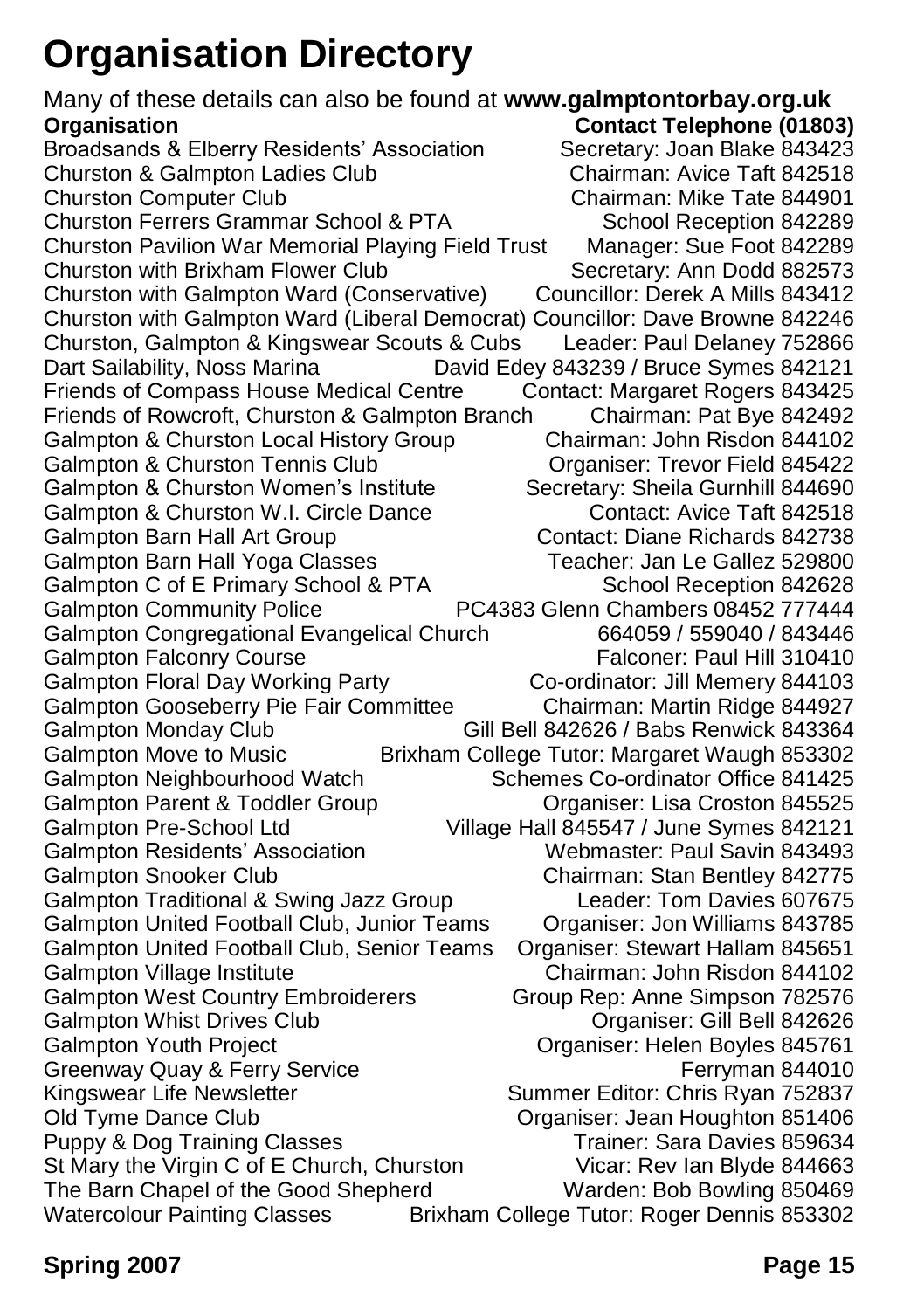## **Diary Dates & Regular Amenities**

| BH=Barn Hall, CL=Library, FH=Flavel Hall, GS=Grammar School, VH=Village Hall                                                         |                                                                                                                 |                                |  |
|--------------------------------------------------------------------------------------------------------------------------------------|-----------------------------------------------------------------------------------------------------------------|--------------------------------|--|
| February 2007                                                                                                                        |                                                                                                                 |                                |  |
| 1                                                                                                                                    | 4:30 pm GS Rooms 19-21, Churston Computer Club                                                                  | (see Page 19)                  |  |
|                                                                                                                                      | 6 10-12 am FH The Roundings - Community Police Surgery                                                          |                                |  |
|                                                                                                                                      | 7 7:15 pm VH Women's Institute, MacMillan Cancer Support - Calvin Lovelock                                      |                                |  |
| 9                                                                                                                                    | 7:30 pm VH Old Tyme Dance Club - Entry £3.00                                                                    | (see Page 8)                   |  |
|                                                                                                                                      | 10 10:00 am GS PTA Table Top Sale                                                                               | (see Page 11)                  |  |
|                                                                                                                                      | 14 10-12 am CL Friends of Library St Valentine Coffee Morning                                                   | (see Page 20)                  |  |
|                                                                                                                                      | 14 4:30 pm GS Rooms 19-21, Churston Computer Club                                                               | (see Page 19)                  |  |
| <b>March 2007</b>                                                                                                                    |                                                                                                                 |                                |  |
| 1                                                                                                                                    | 4:30 pm GS Rooms 19-21, Churston Computer Club                                                                  | (see Page 19)                  |  |
| $\overline{2}$                                                                                                                       | 7:30 pm VH Old Tyme Dance Club - Entry £3.00                                                                    | (see Page 8)                   |  |
| 3                                                                                                                                    | 8:00 pm Churston Golf Club Dinner Dance                                                                         | (see Page 21)                  |  |
| 7                                                                                                                                    | 7:15 pm VH Women's Institute, Spring Gardening by John Harvey                                                   |                                |  |
|                                                                                                                                      | 9 10-12 am FH The Roundings - Community Police Surgery                                                          |                                |  |
| 9                                                                                                                                    | 7:30 pm VH Old Tyme Dance Club - Entry £3.00                                                                    | (see Page 8)                   |  |
| 9                                                                                                                                    | 7:30 pm GS PTA Prize Bingo - Entry £4.00                                                                        | (see Page 11)                  |  |
| 21<br>27                                                                                                                             | 4:30 pm GS Rooms 19-21, Churston Computer Club<br>8:30 am CL Friends of Library trip to Salisbury on Market Day | (see Page 19)<br>(see Page 20) |  |
| 28                                                                                                                                   | 7:30 pm VH Village Institute Annual General Meeting                                                             | (see Page 13)                  |  |
|                                                                                                                                      | 30 10-12 am CL Friends of Library Coffee Morning                                                                | (see Page 20)                  |  |
| 30                                                                                                                                   | 7:30 pm VH History Group Annual General Meeting and talk                                                        | (see Page 14)                  |  |
|                                                                                                                                      | A Light Hearted Look at Local Parish Churches by Michael Vyner                                                  |                                |  |
| <b>April 2007</b>                                                                                                                    |                                                                                                                 |                                |  |
|                                                                                                                                      | 2 10-12 am CL Friends of Library Coffee Morning                                                                 | (see Page 20)                  |  |
| 4                                                                                                                                    | 4:30 pm GS Rooms 19-21, Churston Computer Club AGM                                                              | (see Page 19)                  |  |
| 4                                                                                                                                    | 7:15 pm VH Women's Institute, Living in Hong Kong by Angela White                                               |                                |  |
|                                                                                                                                      | 6 10:00 am FH Congregational Evangelical Good Friday Service                                                    | (see Page 24)                  |  |
|                                                                                                                                      | 10 10-12 am BH West Country Embroiderers Open Morning                                                           | (see Page 13)                  |  |
| 13                                                                                                                                   | 4 - 6 pm FH The Roundings - Community Police Surgery                                                            |                                |  |
| 16                                                                                                                                   | 7:30 pm CL Friends of Library Annual General Meeting                                                            | (see Page 20)                  |  |
| 20                                                                                                                                   | 7:30 pm VH Old Tyme Dance Club - Entry £3.00                                                                    | (see Page 8)                   |  |
|                                                                                                                                      | 28 10:30 am VH History Group Galmpton History Day exhibition                                                    | (see Page 14)                  |  |
| St Mary the Virgin C of E Church, Churston                                                                                           |                                                                                                                 |                                |  |
| $1^{st}$ , 3 <sup>rd</sup> Sun 9:30 am and 2 <sup>nd</sup> , 4 <sup>th</sup> , 5 <sup>th</sup> Sun 11:00 am<br><b>Sung Eucharist</b> |                                                                                                                 |                                |  |
|                                                                                                                                      |                                                                                                                 |                                |  |
| <b>Easter Services</b><br>For times, dates, and places please see Page 25.                                                           |                                                                                                                 |                                |  |

**The Barn Chapel, Greenway Road**<br> **Said Eucharist** Sunday 8:00 am Sunday 8:00 am and Thursday 10:00 am **Evensong** 1<sup>st</sup> Sunday of month 4:00 pm

#### **Galmpton Congregational Evangelical Church**

**Flavel Chapel Hall** Sunday Worship 11:00 am and 6:30 pm

**Page 16 Issue 5**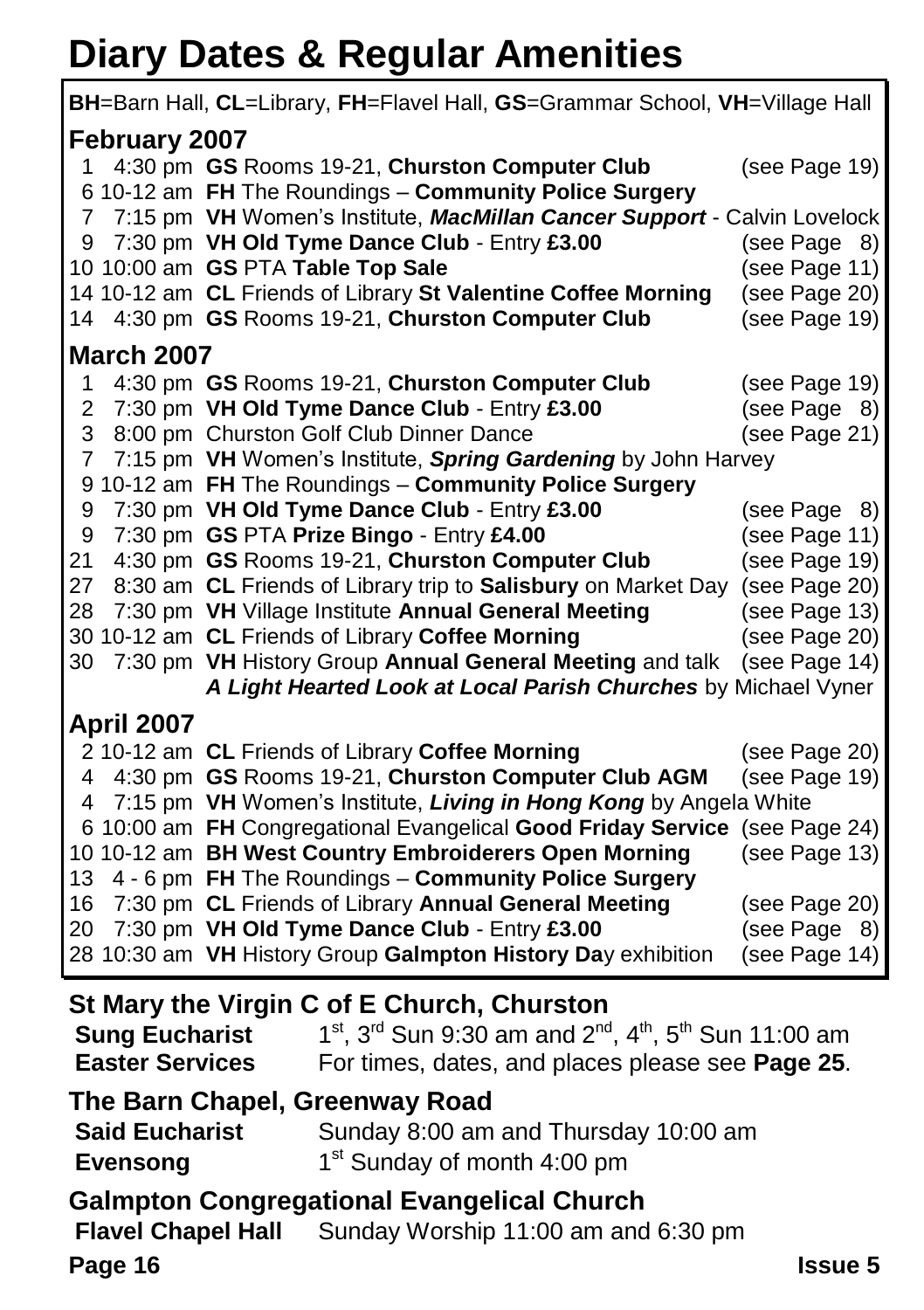See the **Organisation Directory** on **Page 15** for contact telephone details.

|                                                      | Village Institute Hall Bookings: Babs Renwick 843364                                                                       |                 |  |
|------------------------------------------------------|----------------------------------------------------------------------------------------------------------------------------|-----------------|--|
| <b>Monday Club</b>                                   | Alternate Mondays 2:00 - 4:00 pm                                                                                           | entry $£1.00$   |  |
| <b>Trad &amp; Swing Jazz</b>                         | Alternate Mondays 7:30 pm                                                                                                  |                 |  |
| <b>Whist Drives Club</b>                             | Tuesdays & Saturdays 7:30 pm                                                                                               | entry $£1.10$   |  |
| <b>Move to Music</b>                                 | Term-time Wed 9:30 & 10:45 am                                                                                              | 10-weeks £26.00 |  |
| <b>Women's Institute</b>                             | 1 <sup>st</sup> Wednesday of month 7:15 pm                                                                                 | visitors 50p    |  |
| <b>Flower Club</b>                                   | 2 <sup>nd</sup> Wednesday of month 7:00 pm                                                                                 | visitors £3.00  |  |
| <b>Falconry Course</b>                               | Thursdays 7:00 - 9:00 pm                                                                                                   | 10-weeks £50.00 |  |
| <b>Old Tyme Dancing</b>                              | Various Fridays 7:30 - 10:00 pm                                                                                            | entry £3.00     |  |
| <b>Pre-School Ltd</b>                                | Mon, Tues, Thur, Fri 9:15 - 11:45 am<br>Tues, Wed, Thur 12:45 - 3:15 pm                                                    |                 |  |
| <b>Barn Chapel Hall</b>                              | <b>Bookings: Lynn Milner 843677</b>                                                                                        |                 |  |
| <b>Stars Group</b>                                   | Mondays 3:45 - 4:45 pm                                                                                                     |                 |  |
| <b>Yoga Classes</b>                                  | Mondays 6:00 pm and 7:15 pm all abilities £3.50                                                                            |                 |  |
| <b>Art Group</b>                                     | $1st$ , $3rd$ , $4th$ Tues of month 9:15 am <i>fully subscribed</i>                                                        |                 |  |
| <b>Embroidery Group</b>                              | $2nd$ Tuesday of month 10:00 am - 12 noon                                                                                  |                 |  |
| <b>Beavers &amp; Cubs</b>                            | Tuesdays 5:00 pm Beavers & 6:30 - 8:00 pm Cubs                                                                             |                 |  |
| <b>Scouts</b>                                        | Wednesdays 7:00 - 9:00 pm                                                                                                  |                 |  |
|                                                      | Watercolour Classes Term-time Wed 2:00 - 4:00 pm                                                                           | 10-weeks £52.00 |  |
| <b>Parent &amp; Toddler</b>                          | Term-time Fridays 9:30 - 11:30 am                                                                                          | session £2.50   |  |
| <b>Ladies Club</b>                                   | 3 <sup>rd</sup> Thursday of month 7:30 pm                                                                                  | visitors 50p    |  |
| <b>W.I. Circle Dance</b>                             | Alternate Fridays 7:30 - 9:30 pm                                                                                           | entry £2.00     |  |
|                                                      | <b>Churston Golf Club, Dartmouth Road</b>                                                                                  | 842751          |  |
| <b>Bridge Section</b>                                | Thursdays 7:30 pm Club social members only                                                                                 |                 |  |
|                                                      | <b>Churston Ferrers Grammar, Greenway Road</b>                                                                             | 842289          |  |
|                                                      | Sport Fitness Suite Mon-Fri 6:00-10:00 pm Chris Harding 07772 858135                                                       |                 |  |
|                                                      | Set 2-Course Lunch Wednesday & Friday 12-noon - 1:00 pm only £3.20                                                         |                 |  |
| <b>Computer Club</b>                                 | Usually 1 <sup>st</sup> Thurs & 3 <sup>rd</sup> Wed of month 4:30 - 6:30 pm                                                |                 |  |
|                                                      | Except half term holiday 19 <sup>th</sup> - 23 <sup>rd</sup> Feb and Easter holiday 5 <sup>th</sup> - 20 <sup>th</sup> Apr |                 |  |
| <b>Churston Library, Churston Broadway</b><br>843757 |                                                                                                                            |                 |  |
|                                                      | Monday & Thursday Tuesday & Friday Wednesday & Saturday                                                                    |                 |  |
| $9:30$ am - $7:00$ pm                                | $9:30$ am - 5:00 pm<br>9:30 am - 1:00 pm                                                                                   |                 |  |
| Mon 2:30 - 4:30 pm                                   | Free computer taster sessions, booking essential                                                                           |                 |  |
| <b>CIIr D Mills Surgery</b>                          | 1 <sup>st</sup> Sat of month 10:00 am - 12-noon                                                                            | all welcome     |  |
|                                                      | Compass House Medical Centre, Langdon Lane 842284                                                                          |                 |  |
| <b>Surgery Open</b>                                  | Mon - Friday 8:30 am - 1:00 pm & 2:00 - 5:00 pm                                                                            |                 |  |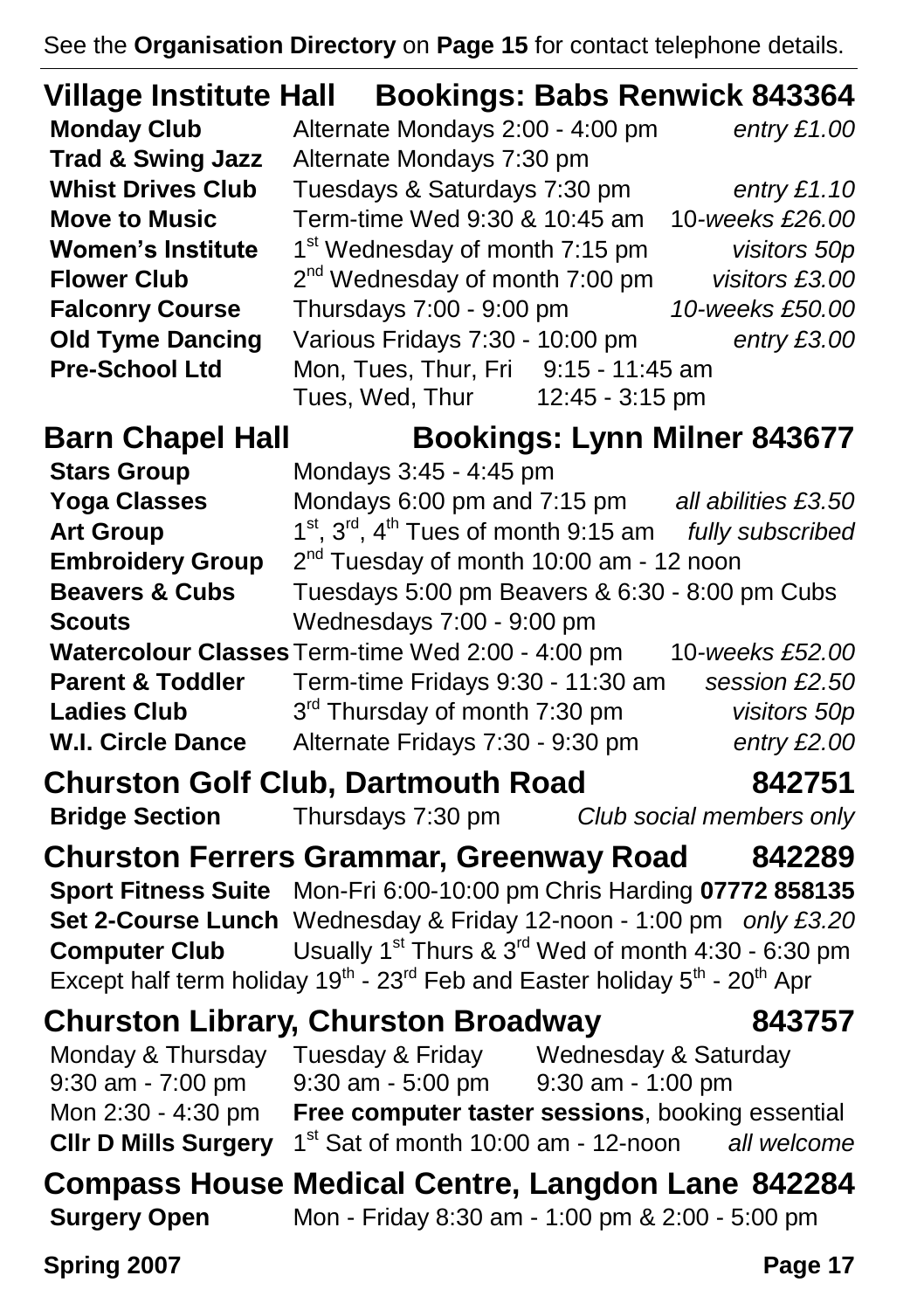

Independent Cambridge Counsellor

## **Helen Dale**

Counsellor taking on NEW clients!

One-to-One Counselling Programmes To Suit All

Call me for an informal chat

with no obligations on:

#### **01803 844 565** or **07779 991 310**

or email me on

#### **helsybabe@hotmail.com**

## **Local Homeopath**

My name is **Sue Creaton** and I am a registered Homeopath.

I qualified in 1999 and completed a postgraduate course in 2000.

I moved to Broadsands from Paignton town centre in 2004.

I work from home and also do home visits.

Homeopathy is a safe and gentle form of medicine, which treats the whole person. Homeopathy is effective in treating acute problems such as recovery from surgery, dental procedures, and colds and flu. It is also effective in treating emotional problems such as grief, traumas, and stress as well as more chronic medical conditions.

If you would like to know more please visit my website

#### **www.homeopathydevon.co.uk**

or telephone me on

#### **01803 843858**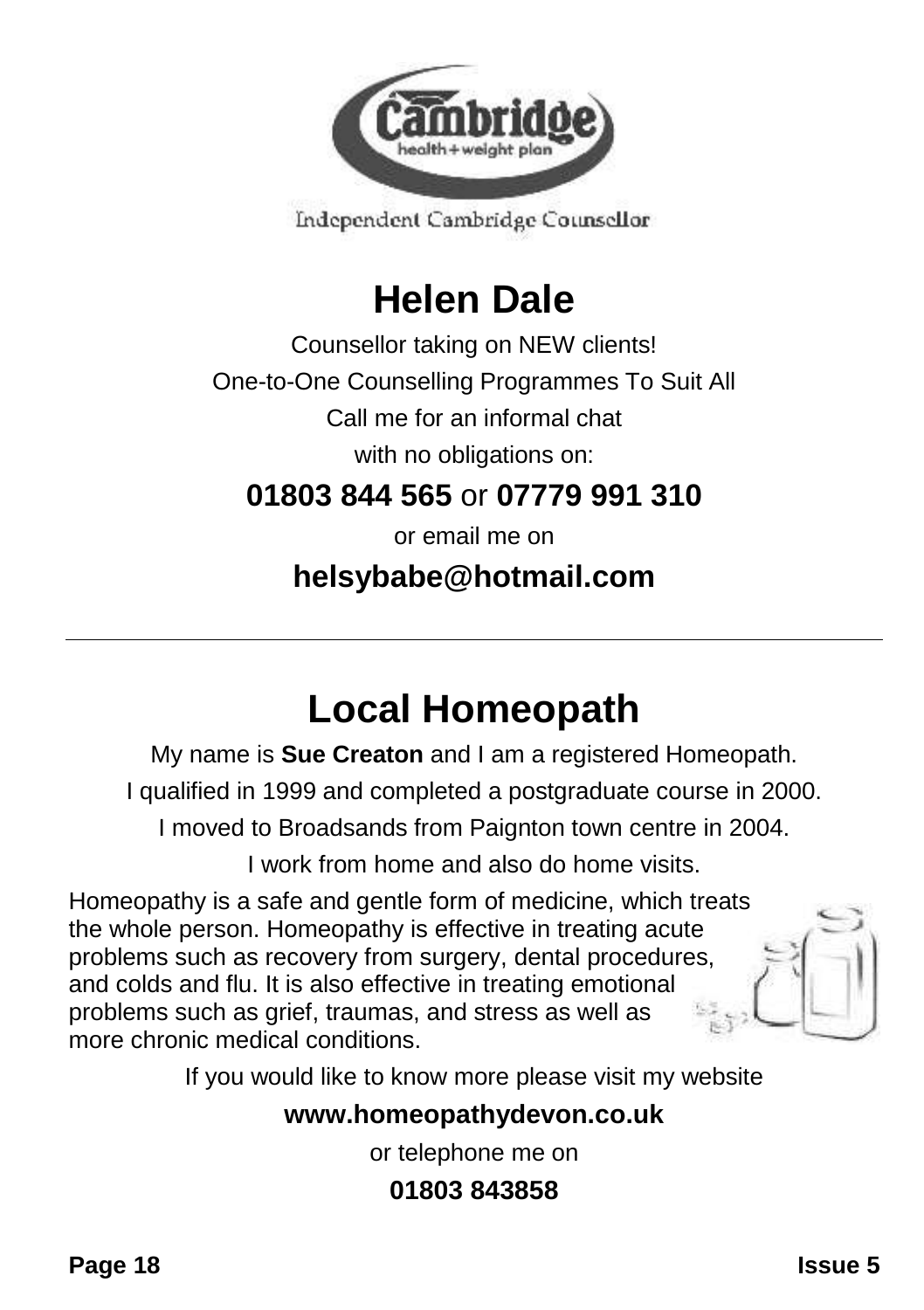#### **Zahra Sugaring Practitioner in the Village** My name is **Jeanette Dempsey**, and I am a qualified sugaring practitioner working from my home in **Galmpton**. Have a hair free summer! Come and try a treatment **half price** for your first visit.  $\frac{1}{2}$  Leg  $\frac{2}{10}$  E4.50 Top Lip 62.50 Under Arm £3.00 Eye-Brows £2.50 Bikini Line £3.00 Chin £3.00 The treatment is carried out with minimum discomfort and in relaxed comfortable surroundings. Please ring if any advice is needed. **Wayside, 26 Greenway Road, Galmpton 01803 842234**

# **Churston Computer Club**<br> **post@tatewise.co.uk**

**post@tatewise.co.uk Chairman: Mike Tate 01803 844901**

The club meets at **Churston Ferrers Grammar School**, and courtesy of the school, makes good use of the first floor PC suites in **Rooms 19 & 20**. We've had seven meetings, which start at **4:30 pm**, and usually held on the 1<sup>st</sup> Thursday and 3<sup>rd</sup> Wednesday of each month during school term-time. The dates of the meetings are in the **Diary Dates** on **Page 16**.

The membership has grown to **40** households, which is about **50** people, and at least **35** individuals turn up to each meeting.

**Howard Lunn**, the school **I.T. Manager**, provides invaluable assistance helping to solve member's PC problems, and also with presenting tutorials. For every member who signs up, **Howard** creates a computer account on the school I.T. system. This allows you to become familiar with a range of software such as **Windows 98**, **Windows XP**, **Linux**, **Microsoft Office**, **Open Office2**, **Internet Explorer**, **Firefox**, and a range of freeware.

There is a **Club Shop** of products at competitive prices, and members can sell unwanted items, or requested wanted items.

Please visit our web page at **www.churstongrammar.com/pcclub.htm**, which is still under development.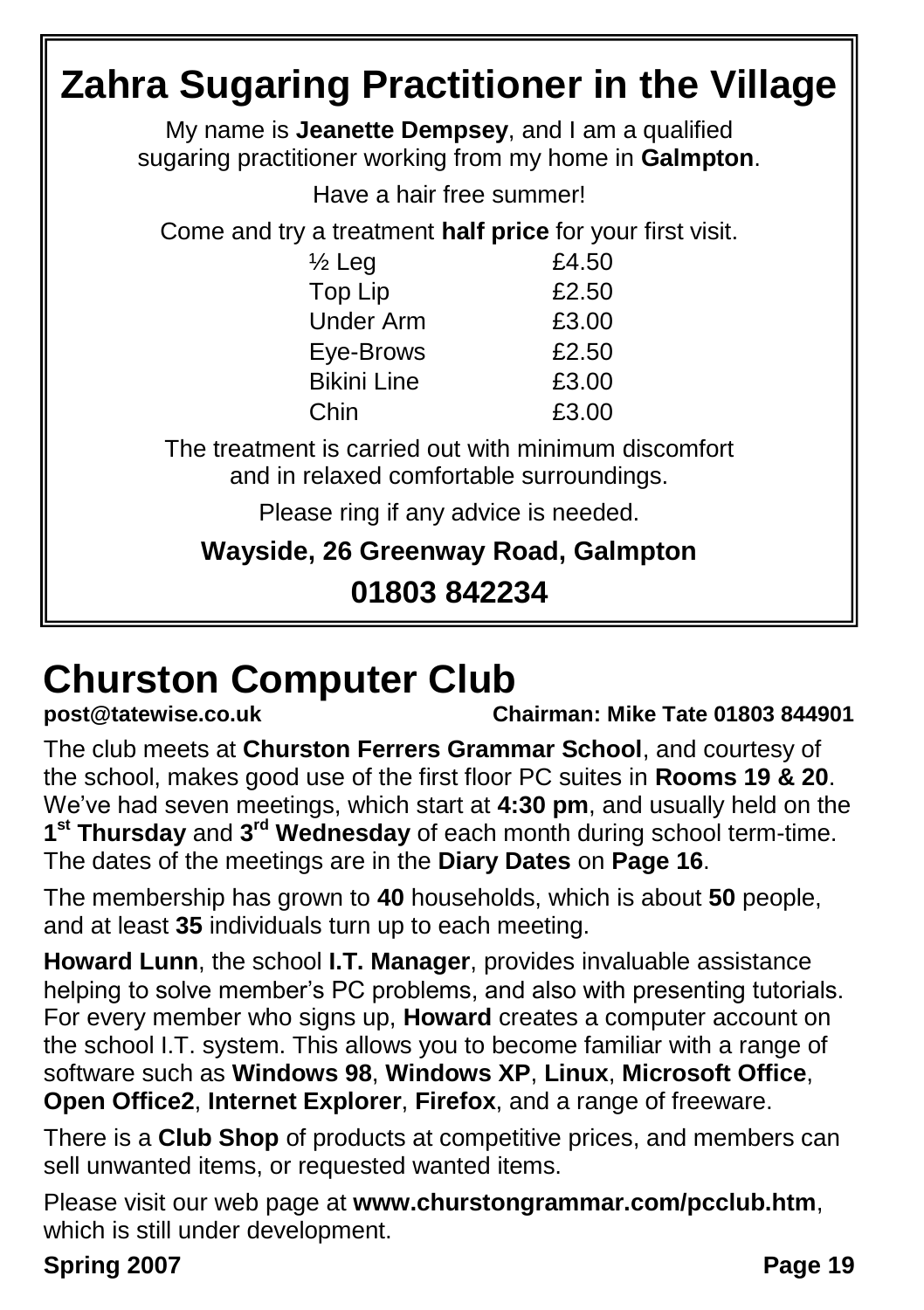## **The Friends of Churston Library Forthcoming Events**

### **St Valentine Day Coffee Morning in Churston Library**

**Wed 14th Feb 10 am - Noon** Come along and support your local library. Refreshments will be available to suit the occasion.

#### **Coffee Mornings in Churston Library**

**Fri 30th Mar 10 am - Noon** and **Mon 2nd Apr 10 am - Noon**

#### **Day trip to Salisbury on Market Day**

**Tue 27th March 2007** Details and application forms are in the Library now. Cost **£12.50** for members and **£13.50** for non-members.

#### **Friends of Churston Library Annual General Meeting**

**Mon 16th Apr 7:30 pm** at Churston Library. Nominations invited for committee members and chair.

#### **Day trip to Cheltenham**

**Mon 4th Jun** Date for your diary. Details nearer the time! A good day out.

## **Puppy Training & Socialisation Classes**



**Venues in Brixham, Totnes, and Torquay.**

**Classes for puppies under 18 weeks, and for puppies 18 weeks to a year old.**

**One to one training is also available.**

Call: **Sara Davies** (Vet, behaviourist, and trainer) Phone: **01803 859634** Mobile: **07855 424291**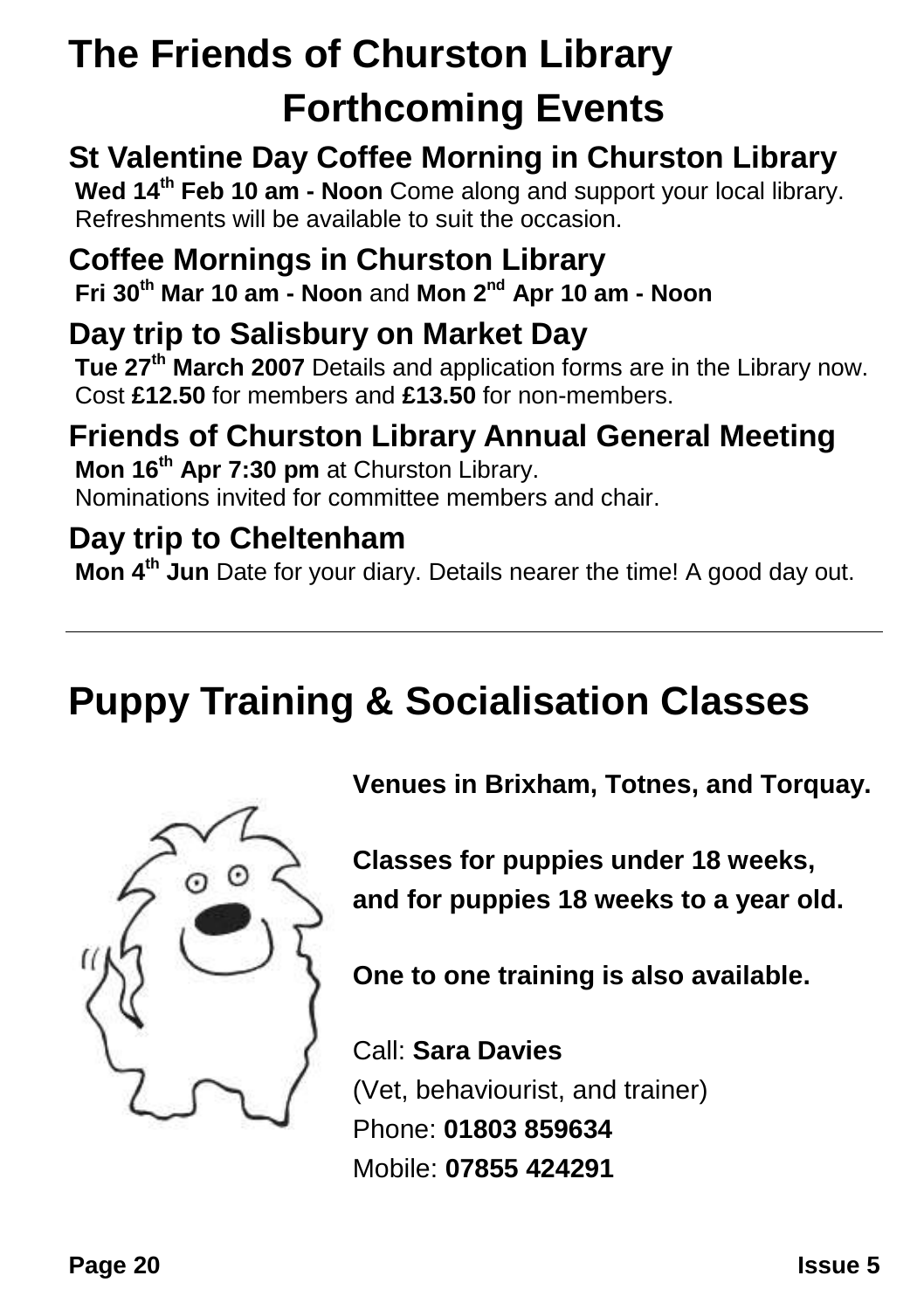# **Churston Golf Club**<br>www.churstongolf.com

#### **Happy New Year to you all**

Now all the Christmas & New Year celebrations are out of the way, life can get back to some sort of normality! The new *Play Golf Today* service has created a lot of interest. It brings up-to-date daily reports straight to your computer, including information about tee reservations, trolley restrictions, and course conditions. There are many more features beside these, and I would urge all members to sign up by going to our web site and registering.

The Club Captain asked me to thank everyone who in 2006 help raise over **£6,000** for his charity the **NSPCC**. He will host our **Club Dinner Dance** on **Saturday 3rd March 2007**.

### **Seniors Section**

**Derek Newbold**, the recently elected **Seniors Captain**, has enjoyed the start to his year. The section's **AGM** went reasonably well, with only one or two silly suggestions rather than the 9 or 10 normally put forward! He was very pleased with the response to the first **Seniors Social** to which wives and partners were invited, and the uptake for the **Seniors Christmas Meal**. I would like to say for the record that it is always a pleasure for Kelvin, Rob, and I to receive an invitation to this event. We always have a thoroughly enjoyable time, and this year was no exception. Derek in his infinite wisdom and golfing knowledge has put **David Mytton**, the **Vice-Captain** elect, in charge of winning the **Emerton Court** this year. I have a sneaking feeling that we could do well this time. Please give this team as much support as possible. With **162** paid-up members of the Seniors section they should have a really good following – lets hope so.

#### **Ladies Section**

**Mrs Angela Phillips** has settled into her role as **Ladies Captain** very well, and I know the Ladies are looking forward to another terrific year. Their Bazaar and other Christmas activities were very well supported. I know the Ladies captain is very keen to introduce new lady members to the club, so if you know of any young, or not so young, budding Anneka Sorenstam's then put them in touch with the office.

#### **Juniors Section**

I'm sure we would all like to wish **Richard Francis**, the **Juniors Captain**, the very best of luck for the forthcoming year. Richard is supported by a very committed group of **Junior Organisers**, who I would like to thank on your behalf for doing such a fine job.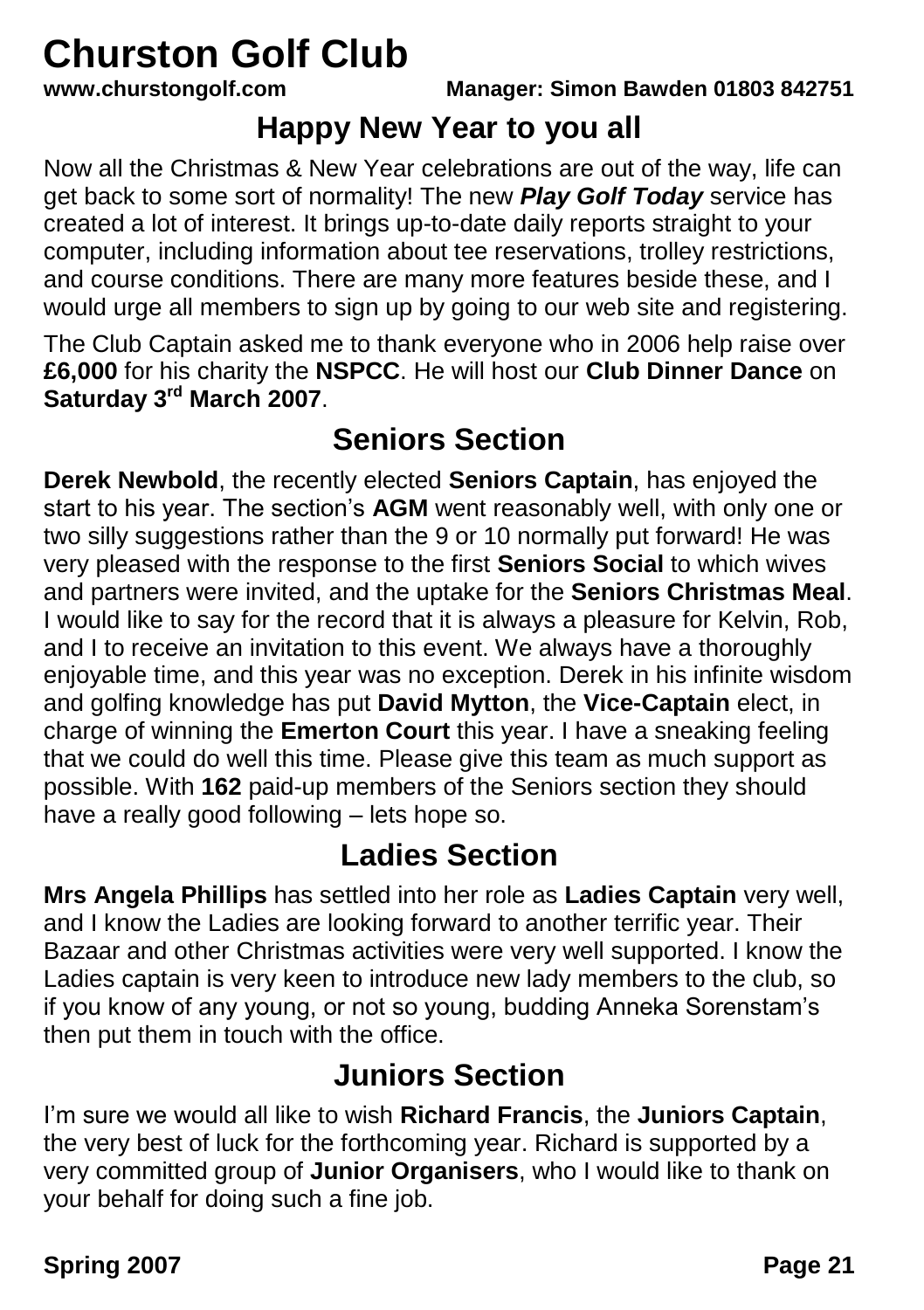## **Galmpton United Football Club**

*Report by Jon Williams and Paul Smith*

### **Galmpton United Junior FC**

### **Season Update**



#### **Sponsored by Bradleys Estate Agents**

#### **The South West's largest independent estate agents**

Well, the **Junior** football season is back under way now, with all teams having played many games. Some have had more success than others, but 'heyho' remember it is the taking part and having fun that counts. Why is it though, that it always seems like more fun when you're winning - or maybe that's just an adult viewpoint!

If you'd like to know more about how the teams are doing so far, why not look on the **Pioneer Leagu**e website **www.pioneeryouthleague.com**.

The **Under-8s** are in the **Greenwood** league, the **Under-9s** are in the **Clemence** league, the **Under-10s** are in the **Athletic** league, and the **Under-15s** are in **Division 1**.

It is really interesting watching the kids developing their skills and understanding of the game from season to season. This was very obvious when I watched the **Under-9s** play at home a few weeks ago and they reminded me of the way the **Under-8s** were last season, swarming all over the pitch trying to hunt down the ball then kick it as hard as they could in any direction! Still the great thing is that regardless of the result they all carried on running round, chasing the ball and still kicking it in any direction until we removed the goals and packed everything away, and even then they wanted to carry on playing - that's great!

If you're interested why not come and join us on **Saturday** mornings from **10:00 - 11:15 am** (**Under-8s** & **Under-9s**) at the **Memorial Playing Field** ground. Contact **Paul Smith** on **845365** for full details.

### **For The Slightly Older Players**

Please note that the **Galmpton Old Boys** (**Over-35's**) get together every **Wednesday 8:00 – 9:00 pm** at **Churston Grammar Sports Hall** for a friendly game of **5-a-side**. Anyone interested in playing should contact **Gary Deare** at the **Galleon Stores & Post Office** or phone **842148**.

Finally, thanks to **Stan** and **Mike** from the **Senior** teams for their great efforts in maintaining and preparing the pitches. Anyone who is interested in helping sponsor the club please contact **Jon Williams** on **843785** or **Paul Smith** on **845365**.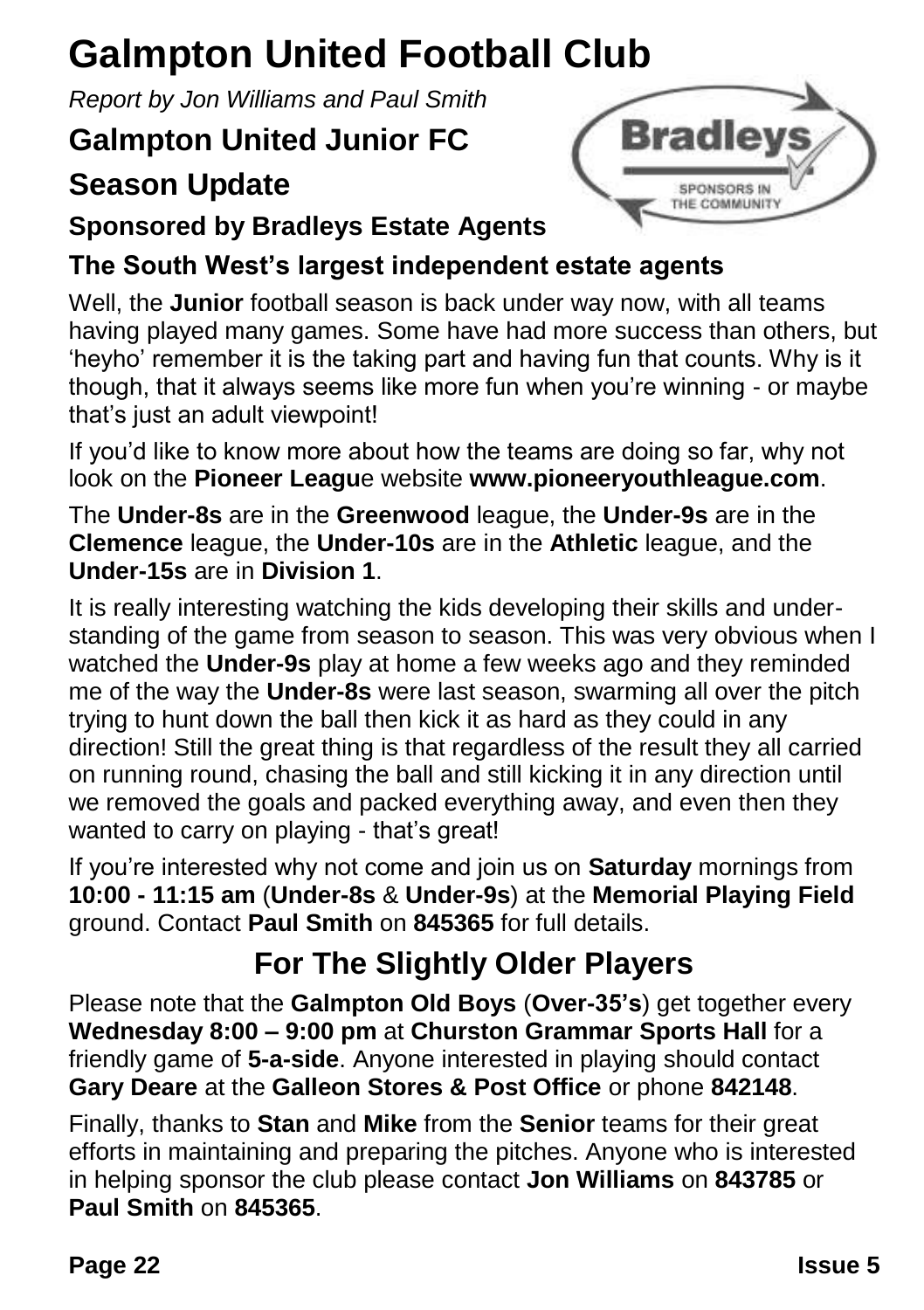## **Cayman Golf**

#### **www.caymangolf.co.uk Tel: 01803 845909**

We bet that you have driven past us lots of times, and said that you'll 'have a go' one day.



It's ideal for beginners, families, and retired golfers, as it's set in 7 acres of level land and is as challenging as you wish.

Please visit our website for more information.

### **Bring this article with you to receive a discount.**

We look forward to meeting you.

#### **Cayman Golf, Dartmouth Road, Churston TQ5 0JT**

## **Dart Sailability**

**Registered Charity: 1067831 01803 752765 / 01803 858861 David Edey: 01803 843239 Bruce Symes: 01803 842121**

**Dart Sailability** is a charity that organises and runs water based activities on the **River Dart** for disabled people of all ages and disabilities.

We operate out of **Noss Marina, Bridge Road, Kingswear** on a **Tuesday** and **Saturday** morning from **May** until **September** and we have a specialist fleet of sailing dinghies, day boats, and motor boats that enable the disabled to enjoy the beauty of the river.

We are also an official **R.Y.A.** centre for **Instruction** and are able to issue certificates and train new able-bodied volunteers to basic **Instructor** level, for both sail and power.



We are funded by donations from many sources, but also from our own collection and selling of boat jumble. So if you have anything lying around that is not being used. **DON'T THROW IT AWAY**. Please call **David** or **Bruce** and we will happily collect from you.

Come on down to **Noss** and see what happens! You may like to become a volunteer helper, or be able to use our facilities to access the **River Dart**. We look forward to seeing you there.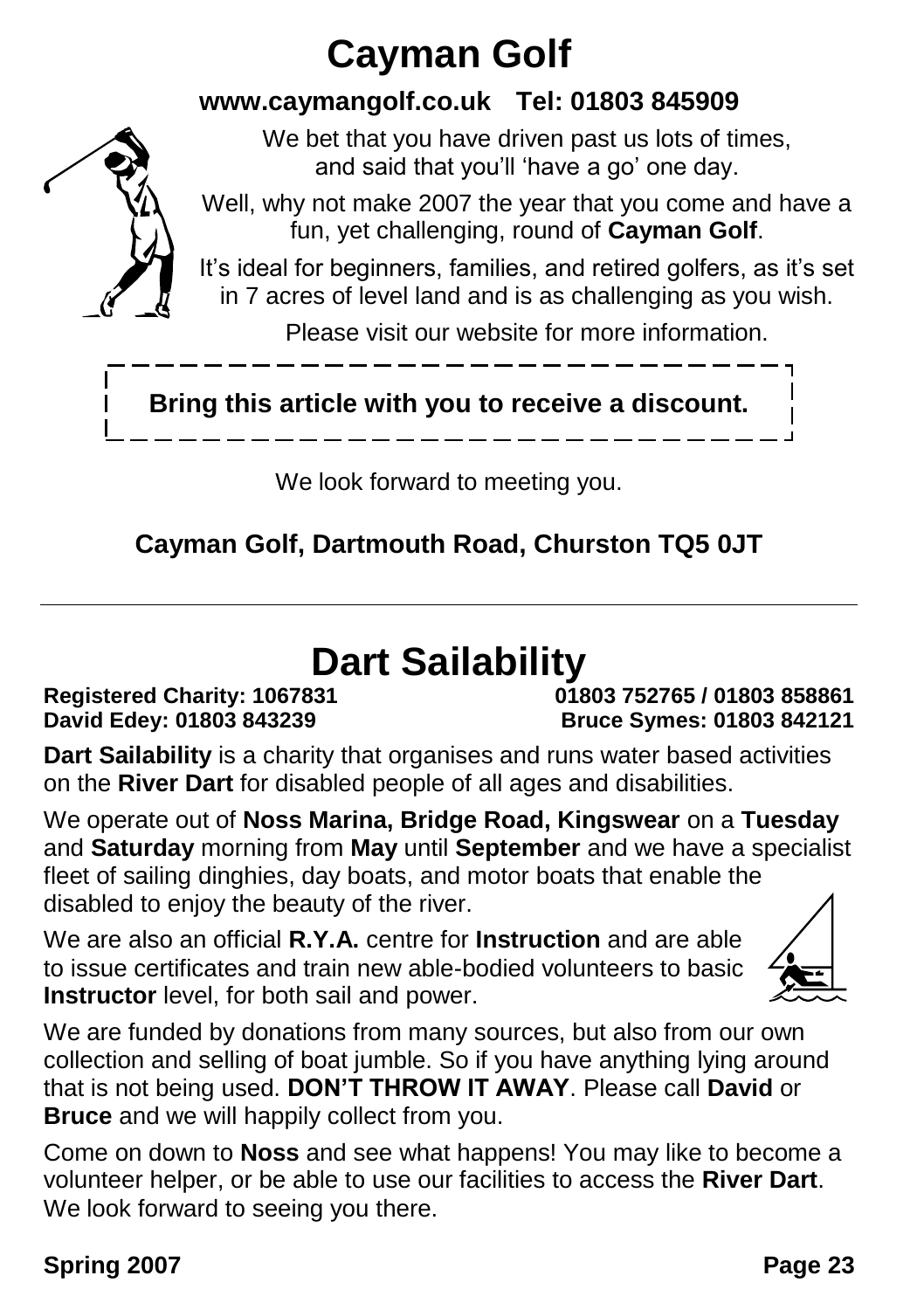## **Flavel Chapel Newsletter**

**Elders: Colin Thompson 01803 664059 Walford Catling 01803 559040**

## **Village Contact 01803 843446**

Finally the **Old Chapel** is ready for use; the interior has been completed. There is much to do on the outside of the building, and we hope to commence work in the spring. As many of you will have seen we have called the building **Flavel Chapel Hall**.



It was great to be able to welcome so many from the village into the newly refurbished hall, to *Carols in the Old Chapel*. On that occasion we were reminded of the good news associated with Christmas, the coming of our Saviour the only beloved Son of God, our Lord Jesus Christ into this world. After which we enjoyed some seasonal refreshments.

So many of you expressed your appreciation of the work carried out on the old building. We thank God for His goodness in enabling us to get this far with the work. For the foreseeable future all the meetings including the **Sunday Services** at **11:00 am** and **6:30 pm** will be held in the hall.

We invite you to come and hear the good news of the gospel of our Lord Jesus Christ during 2007. In the mean time we wish you all every blessing in the year ahead.

#### **Easter Services**

Easter is in early April. God willing services will be held on **Good Friday 6th April** in **Flavel Chapel Hall** at **10:00 am** and on **Easter Sunday 8th April** at **11:00 am** and **6:30 pm**. Look forward to seeing you then.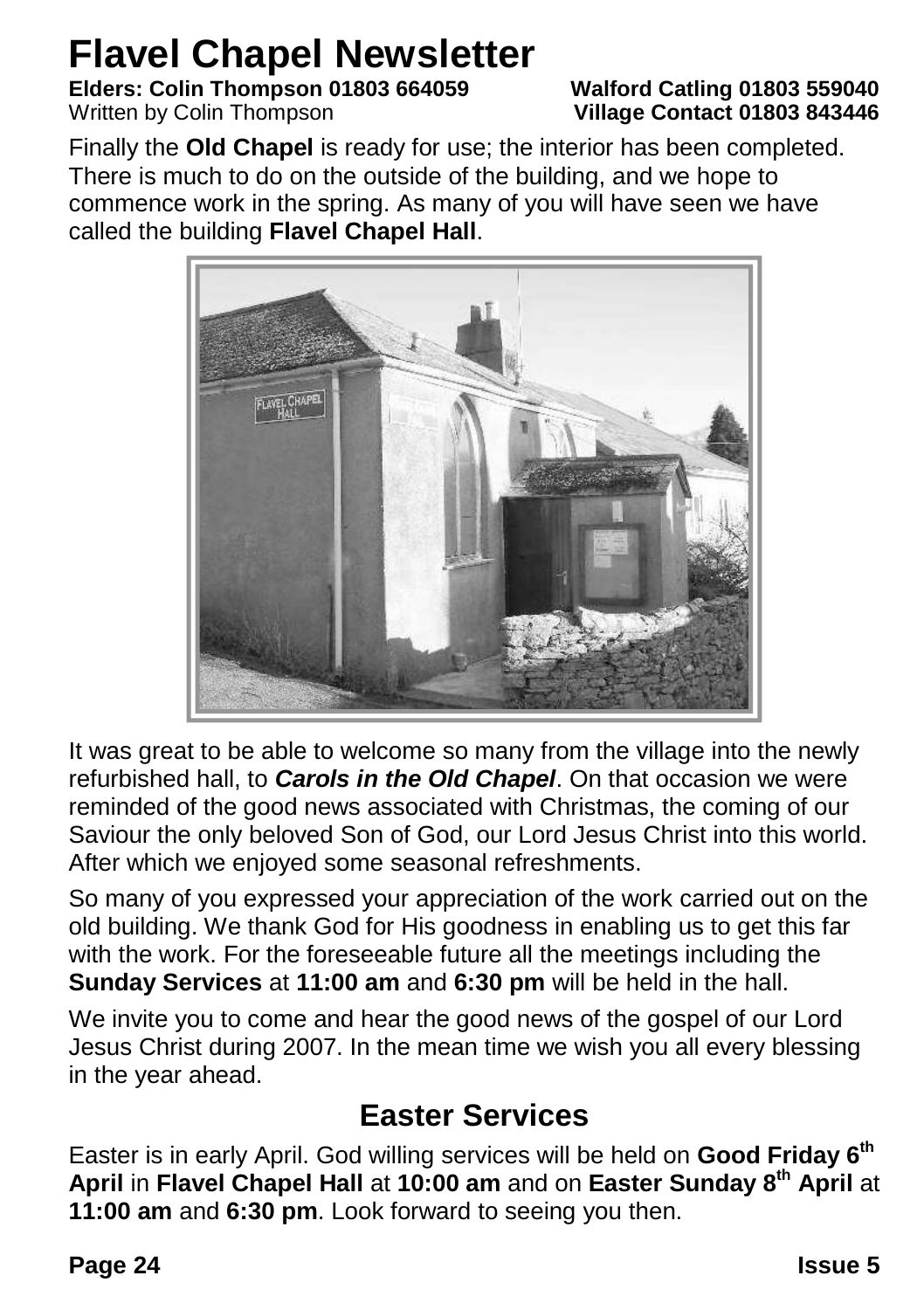# **Parish of St Mary the Virgin, Churston**<br>Rev lan Blyde, Vicar<br>Tel: 01803 844663

**Rev Ian Blyde, Vicar Tel: 01803 844663 Bob Bowling, Churchwarden** 

#### **From the Vicarage**

Easter has always been the most important festival in the year for Christians, celebrating as it does the death and resurrection of Jesus. In the very early church all baptisms took place on Easter Sunday morning and those preparing for baptism would use the time before to prepare themselves through fasting and study. This is the origin of Lent because, as more established Christians soon realised, it is not just new Christians who have to prepare themselves for Easter.

This year we at Church will be preparing ourselves in a variety of ways. Pancakes al fresco outside the **Barn Chapel** on **Pancake Tuesday**. Imposition of ashes in the same place the following evening to mark the beginning of the Lenten fast.

There will be **Lent** study groups meeting each week throughout **Lent**; special services for **Mothering Sunday**; music and Palm crosses for **Palm Sunday**; and special services for **Maundy Thursday**, **Good Friday**, and **Easter Day** itself.

Confucius (that very wise Chinese chap) once wrote, *"Hear and forget, see and remember, do and understand"* so if you want to understand Easter why not come and do it with us at **Churston Parish Church** and the **Galmpton Barn Chapel**.

#### **Lenten & Easter Services**

| 3:00 pm 20 <sup>th</sup> Feb - Pancake Tuesday Barn Chapel<br>Pancakes al fresco outside the chapel |                                    |
|-----------------------------------------------------------------------------------------------------|------------------------------------|
| 7:00 pm 21 <sup>st</sup> Feb - Ash Wednesday<br>Imposition of ashes                                 | <b>Barn Chapel</b>                 |
| 9:30 am 18 <sup>th</sup> Mar - Mothering Sunday                                                     | <b>Churston Church - Eucharist</b> |
| 9:30 am $1^{st}$ Apr - Palm Sunday                                                                  | <b>Churston Church - Eucharist</b> |
| 7:00 pm 5 <sup>th</sup> Apr - Maundy Thursday<br>Agape meal                                         | <b>Barn Chapel</b>                 |
| To be set 6 <sup>th</sup> Apr - Good Friday<br>Stations of the cross                                | <b>Churston Church</b>             |
| 6:00 am 8 <sup>th</sup> Apr - Easter Sunday Churston Church<br>Easter sunrise vigil and breakfast   |                                    |
| 11:00 am 8 <sup>th</sup> Apr - Easter Sunday Churston Church - Eucharist                            |                                    |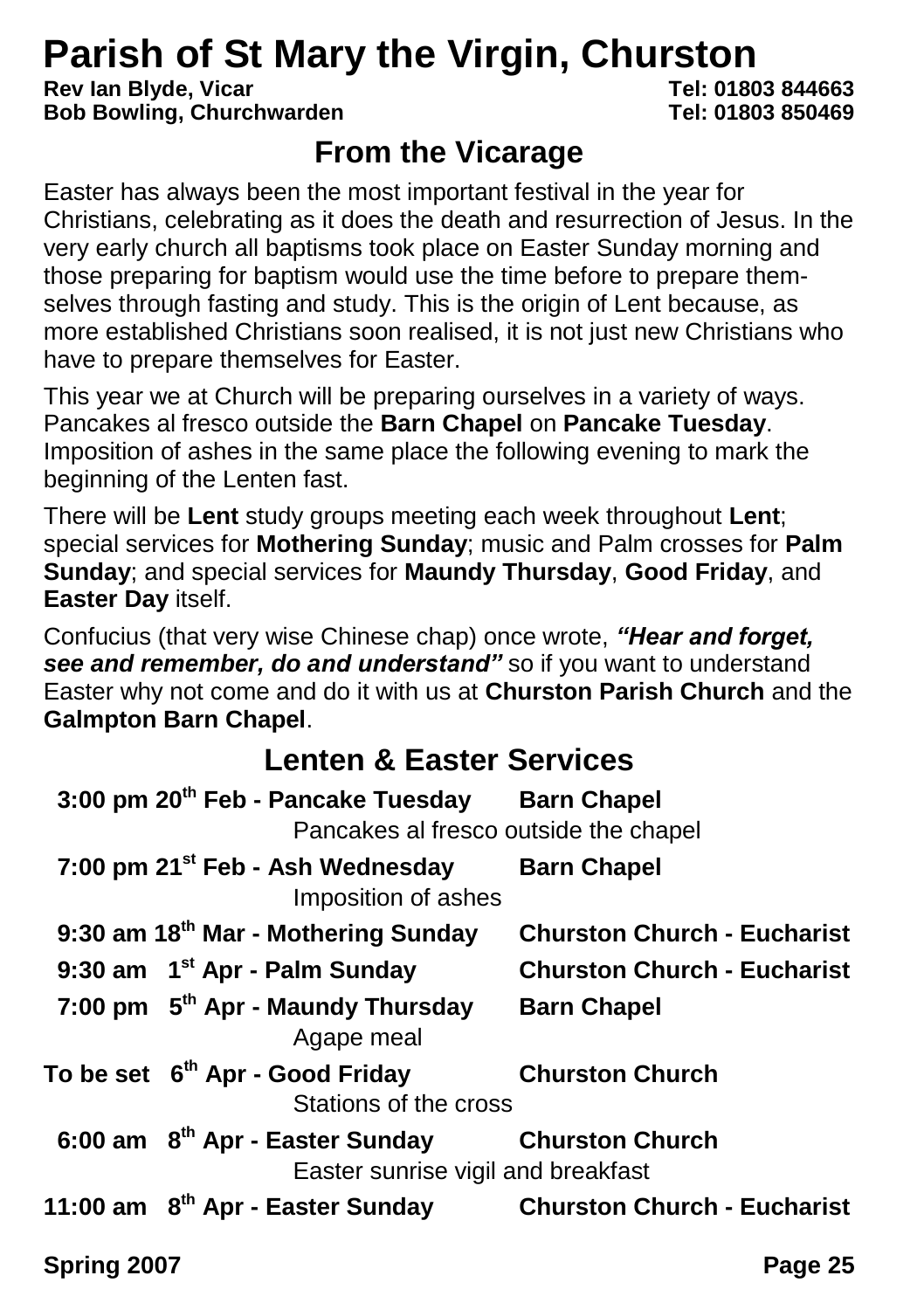## **Roger Richards Solicitors**

**www.rogerrichards.co.uk**

**10 Churston Broadway, Dartmouth Road, Paignton TQ4 6LE 01803 845191 10a Bolton Street** *'Drop-in-Centre'***, Brixham TQ5 9DE 01803 854123**

## **Intestacy**

So you don't want to make a will, or you haven't got around to doing so.

What are the consequences if you die without one? Surely they cannot be that bad, and your property must go to your spouse! Or does it?

On **Intestacy** (dying without a will) the law imposes certain restrictions.

If you were married at death, and your spouse lives for 14 days beyond your death, the following apply:

- Personal possessions go to your spouse absolutely.
- £125,000.00 of the value of your estate goes to your spouse.
- Your spouse has a life interest in half of the rest of the estate, with the other half going to your children.

#### **An Example**

Under these provisions, if you and your spouse have a house jointly worth £300,000.00 held as tenants in common, only £125,000.00 of your share goes to your spouse with the rest going to your, or their, children. The rest of your investments plus the balance from the house will devolve to your spouse only with a life interest in half of it. The other half going directly to the children.

This situation may not allow a surviving spouse enough of the family money to secure their future.

#### **Second Marriages**

So you have a second marriage with each of you and your spouse having children by a first marriage.

Only your property, that is that property belonging to you, will devolve to your children after taking into account the spouse gifts as shown above.

The children of your spouse will not have any of your property, but likewise when your spouse dies, their children will benefit from the £125,000.00 devolved to your spouse.

So how do we get out of this situation, and devolve our property as we wish so as to benefit our families as we wish?

### **WE MAKE A WILL.**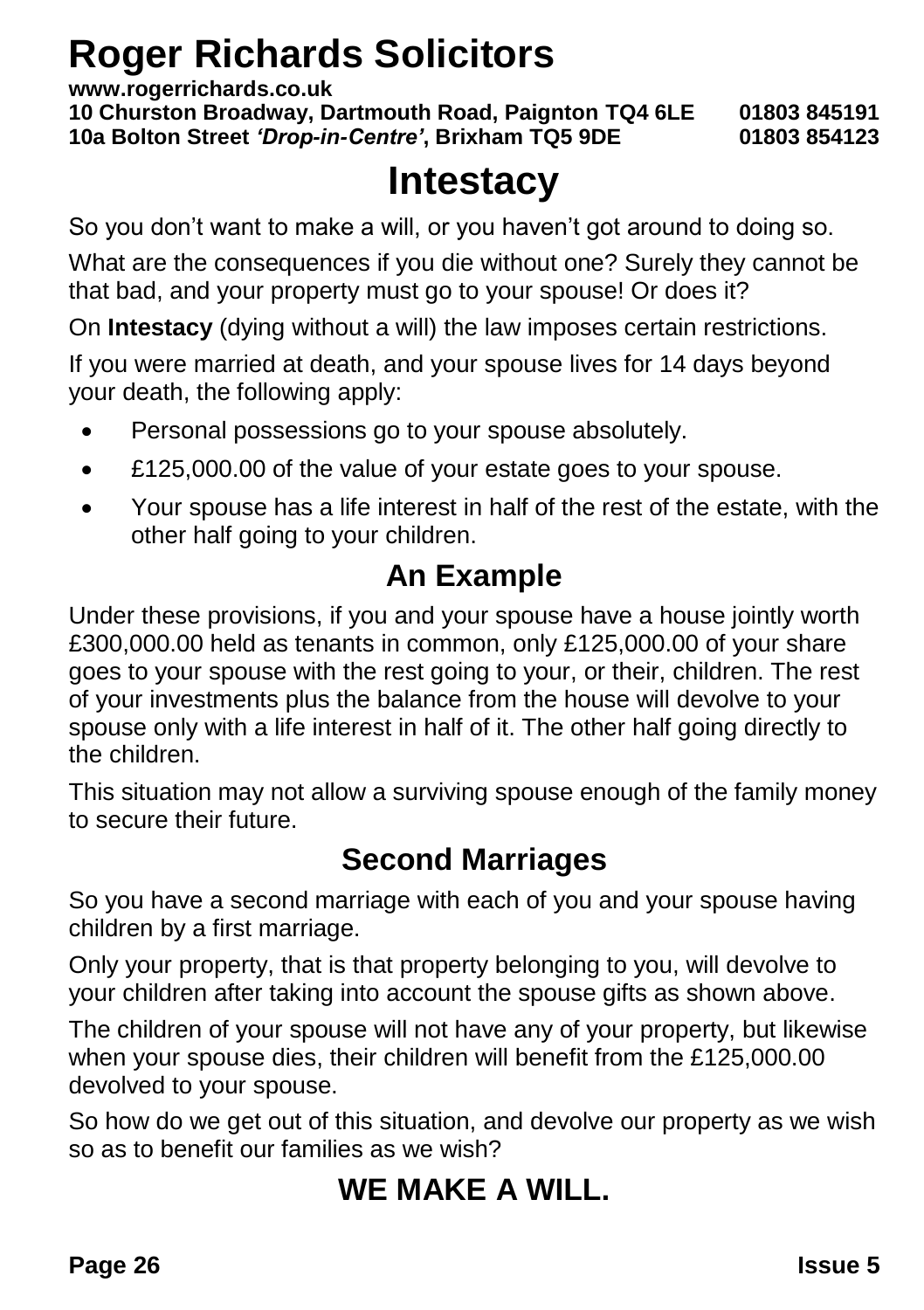

## **ESTATE AGENTS**

#### **6 CHURSTON BROADWAY, BROADSANDS, PAIGNTON. Tel: 01803 844466 E-mail: Churston@ericlloyd.co.uk.**

## **HOME INFORMATION PACKS**

As many homeowners are probably aware the current government is set to make the production of a **Home Information Pack** (or **HIP** as they are more commonly known) a legal requirement from **1 st June 2007**, before a property can be placed on the market for sale.

At **Eric Lloyd & Co** our preparations for this new legislation are well in hand and we will soon be offering our clients the option to have a **HIP** prepared well in advance of the June start date.

However many "market experts" are uncertain as to how the introduction of **HIP**s will affect the property market. Our view is that provided you use an agent who can provide a robust and cost effective **HIP** solution there should be very little difference.

2006 was a record year at our office and 2007 has got off to a flying start. Our advice to anyone who is considering selling in 2007 is to start the process now, to benefit from the current strong market, and whilst the compulsory **HIP**s implementation date is still five months away.

## **VISIT OUR WEBSITE: www.ericlloyd.co.uk**

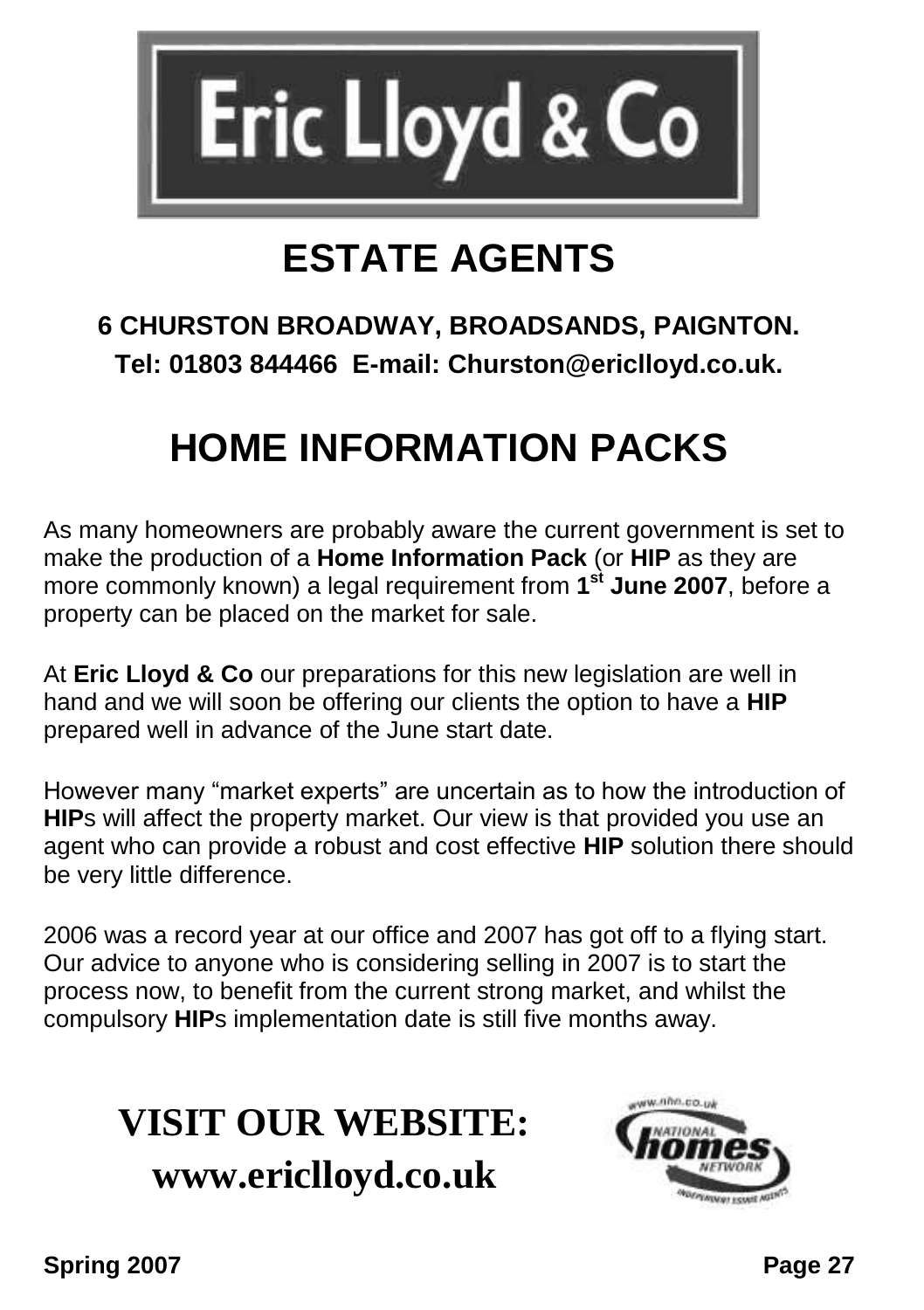

# **gap** architecture

When you decide to build, let gap design it for you. Contact us at

#### **01803 843994**

#### **www.gaparchitect.co.uk**

#### **LOOK!**

Short of room at home for visitors? Why not use our fully self-contained chalet which sleeps 4/5 in **Galmpton**, complete with parking. Available all year round, and at very good rates. Call **01803 843994** for more details.



## **Galmpton Touring Park**

**Year Round Self-Catering in Galmpton.**

*Comfortable accommodation for friends & relations visiting the area.*

We have **2 Cottages**, which accommodate families of 3 to 4, and **2 Studios**, which are suitable for couples, available for holiday lets throughout the year. All are equipped and maintained to a high standard and some are disabled friendly. (Sorry no pets accepted.)

*Short Breaks (minimum 2 nights) possible during the winter and at short notice during busy times.*

Our **Touring Park** is open for families and couples visiting in caravans, motor homes, and tents, from **Easter until the end of September**.

**Touring Park Telephone: 01803 842066 Self-Catering www.galmptontouringpark.co.uk www.gtpcottages.co.uk**

*Chris, Pam & Guy Collins*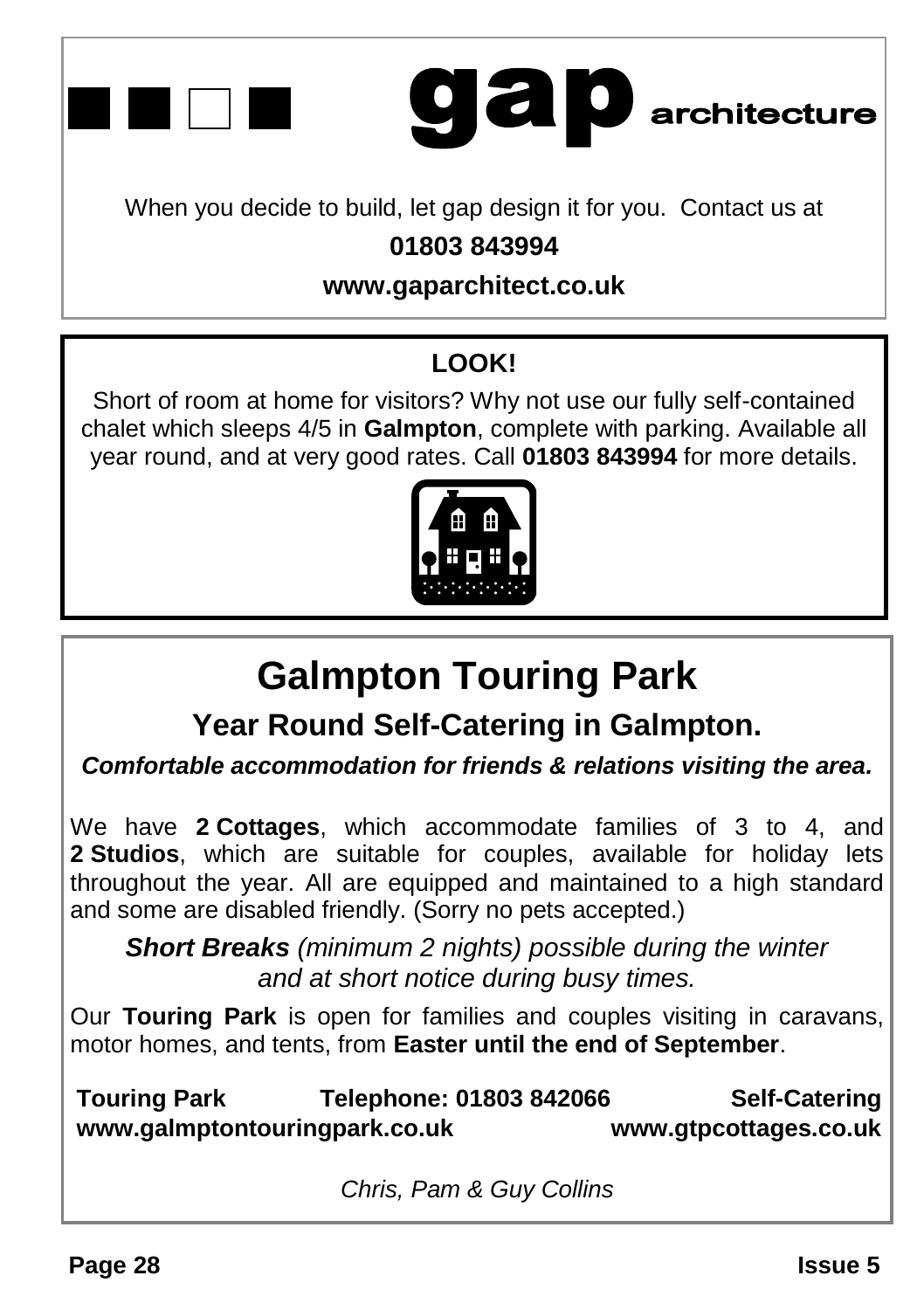## **The White Horse Hotel**

**www.thewhitehorsehotel.co.uk (01803) 842381**

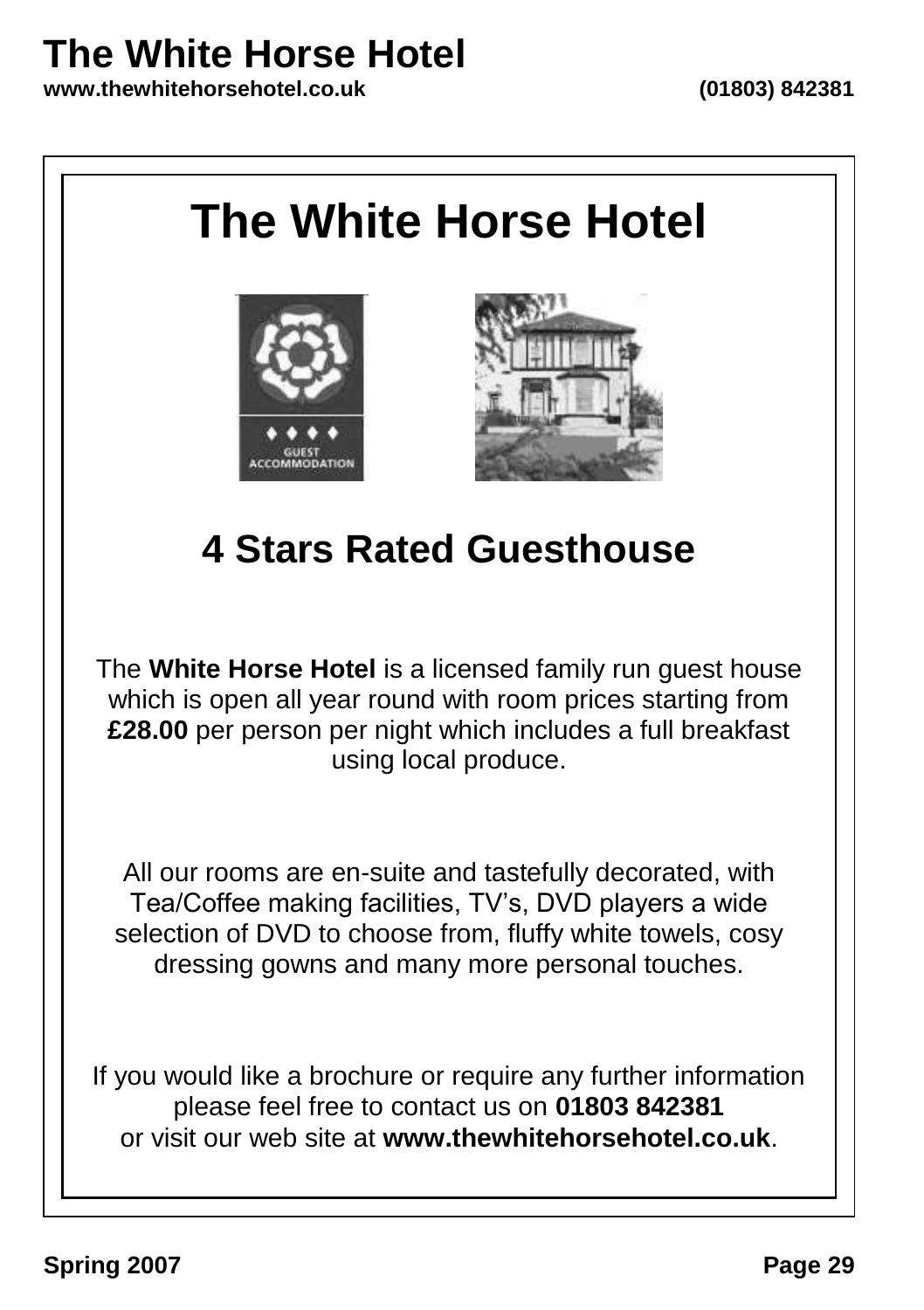# **"Outshine" Window Cleaning**



We are a small friendly company established in 1987 based in Galmpton. We are reliable, trustworthy and above all honest.

Please allow us to provide you a no obligation quotation for your window cleaning – it may be more affordable than you think.

We are able to clean a variety of windows including leaded and can give a competitive quote for emptying of guttering, fascia and PVC wash-downs.

**We cover Brixham, Broadsands, Churston, Galmpton and Waddeton.**

## Please call David Hill  $_{\text{Home}}$  01803 846263

E-mail: davidhill11@supanet.com Mobile:  $07866$  465118

 $\sqrt{2}$ **Kathryn Protheroe Hand Made Curtains & Soft Furnishings Made to Measure** *Fabrics - Blinds - Tracks - Poles* **Tel: 01803 863752 Please call for a home consultation**

**Fitting service also available**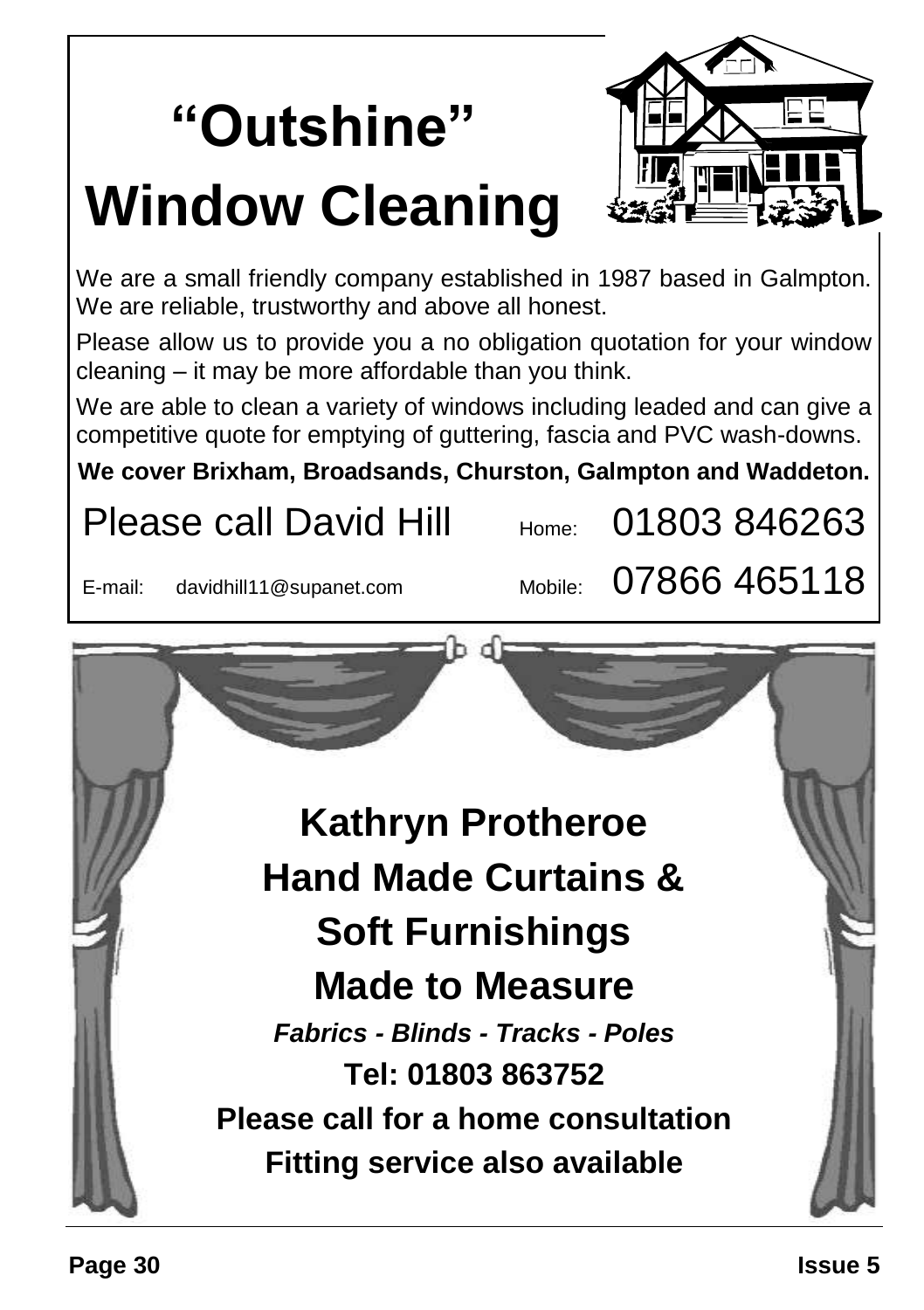

#### *H e a t i n g & P l u m b i n g*

- CENTRAL HEATING SPECIALISTS
- $GAS \bullet OIL \bullet LPG$
- BOILER REPLACEMENTS OR FULL SYSTEMS
- QUALITY BATHROOM INSTALLATIONS

### **Sending You Our WARMEST Wishes for 2007**

Changes have taken place to ensure that all newly installed domestic heating and plumbing systems meet current standards, with emphasis on energy efficiency. The Logos on the right of the page show that we meet the standards required to register our work with the Local Building Control which is a requirement for all heat producing appliances, most electrical work and sanitary ware installations undertaken in your home. Homeowners are then issued with a CORGI branded certificate of compliance, which can be used as evidence of work carried out in the home should the property be sold in the future.

> Look out for our new web site launching soon. Lots of information about condensing boilers, and types of heating systems available to you.

#### **www.bancroftsheating.co.uk**

#### **GOOD NEWS FOR PEOPLE AGED 60 AND OVER.**

The Government, through their Warm Front Scheme, is: offering a £300 voucher for eligible householders without a heating system or a system, which is inoperable. Bancrofts are now able to accept these vouchers towards the payment of boiler replacements or complete heating systems. For further details either contact our office on 01803 845640 or the scheme direct on 0800 316 2808.



C<sub>4735</sub>

Proprietors: **Paul Bancroft & Allan Bancroft** • VAT reg. 692 6154 14

25, Gibson Gardens, Paignton, TQ4 7AJ

Tel/Fax: **01803 845640** • e-mail: **bancroftsheating@aol.com**